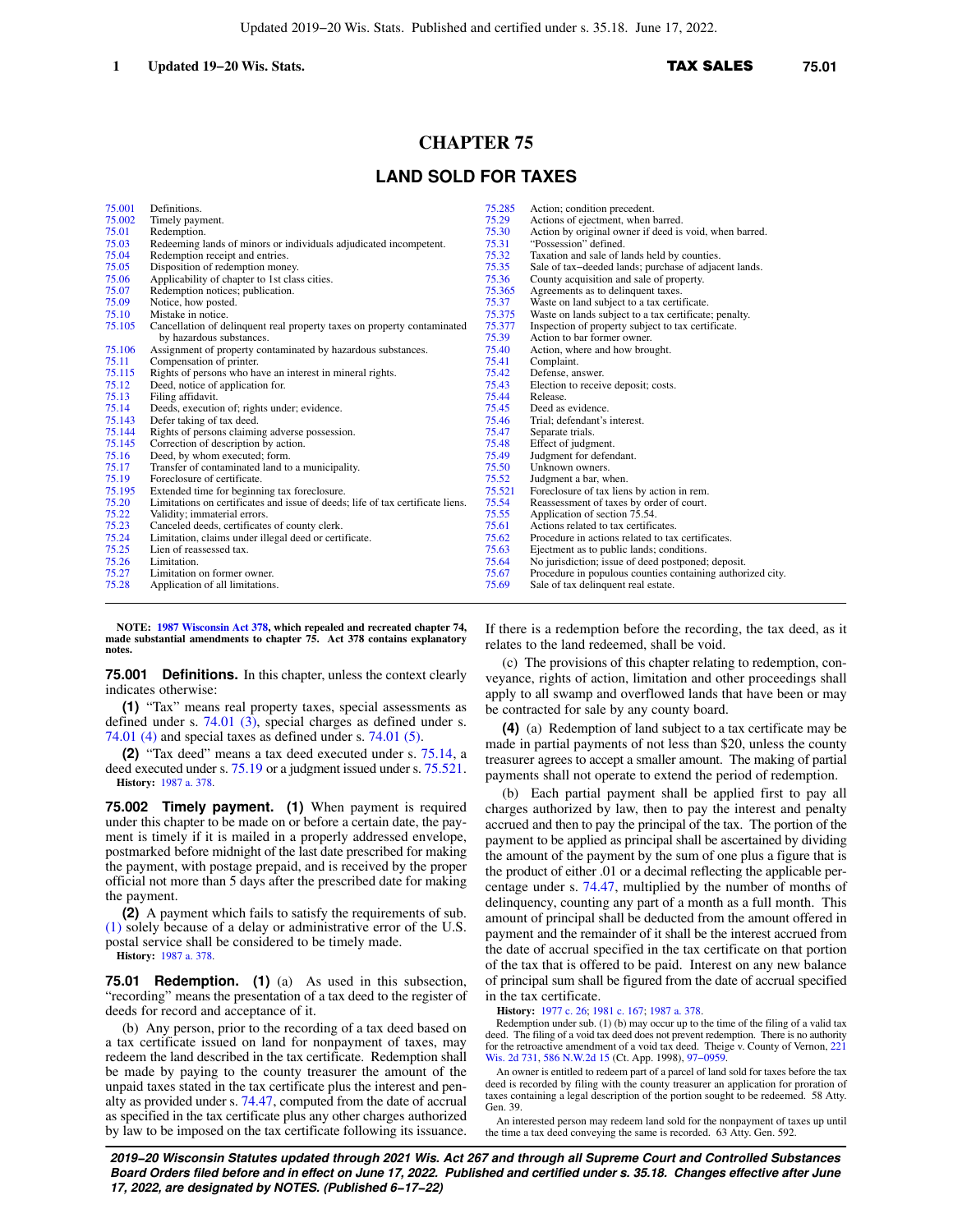**75.03 Redeeming lands of minors or individuals adjudicated incompetent. (1)** (a) The lands of minors or any interest they may have acquired in lands prior to or after the date the lands became subject to a tax certificate may be redeemed at any time before such minors come of age and during one year thereafter if such lands did not accrue delinquent taxes for 5 or more consecutive years prior to or after such acquisition, but no such redemption shall be construed as redeeming the interest of any other person in such lands. The lands of persons adjudged mentally incompetent or any interest they may have acquired in lands prior to the date the lands became subject to a tax certificate and which did not accrue delinquent taxes for 5 or more consecutive years prior to or after such acquisition, may be redeemed at any time during disability and during one year thereafter. Redemption shall be made under s. [75.01.](https://docs.legis.wisconsin.gov/document/statutes/75.01)

(b) The heirs of any such minor who dies after the minor's title to the lands shall accrue and before the expiration of the time when, if the minor had lived, the minor might have redeemed the lands, may also, if minors, redeem the interest of the minor in the lands within the time in which the minor could, if living, have redeemed the same; and if not minors they may redeem within one year from the time their title so accrues and within the time in which the minor could, if living, have redeemed the same.

**(2)** The period of redemption of lands or any interest in the lands of minors or persons adjudged mentally incompetent, which they acquired prior or subsequent to the date the lands became subject to a tax certificate and which lands accrued delinquent taxes for 5 or more consecutive years, prior to or after such acquisition, shall not be extended under sub. [\(1\).](https://docs.legis.wisconsin.gov/document/statutes/75.03(1))

**(3)** If a tax certificate includes lands or any interest in lands which are held by a minor or a person adjudged mentally incompetent, and those lands have accrued delinquent taxes for 5 or more years, and the time for issuance of a deed upon the certificate has not expired, the county may either foreclose by action under s. [75.19](https://docs.legis.wisconsin.gov/document/statutes/75.19) or take title under s. [75.14](https://docs.legis.wisconsin.gov/document/statutes/75.14) or [75.521](https://docs.legis.wisconsin.gov/document/statutes/75.521) and foreclose any right of redemption or interest of any minor or person adjudged mentally incompetent by separate action under s. [75.19.](https://docs.legis.wisconsin.gov/document/statutes/75.19) In such action the minor or person adjudged mentally incompetent must appear by guardian ad litem as provided by law, and the guardian, if the person has one, shall be joined as a party defendant.

**History:** [1977 c. 83;](https://docs.legis.wisconsin.gov/document/acts/1977/83) [1987 a. 378;](https://docs.legis.wisconsin.gov/document/acts/1987/378) [2005 a. 387](https://docs.legis.wisconsin.gov/document/acts/2005/387).

**75.04 Redemption receipt and entries.** Upon the redemption of any lands subject to a tax certificate by payment to the county treasurer, the treasurer shall execute to the person so redeeming a receipt specifying the land redeemed and the amount of the redemption money paid on each parcel separately. The treasurer shall enter on the tax certificate the information required under s. [74.57 \(4\) \(d\).](https://docs.legis.wisconsin.gov/document/statutes/74.57(4)(d))

**History:** [1987 a. 378](https://docs.legis.wisconsin.gov/document/acts/1987/378).

**75.05 Disposition of redemption money.** The county treasurer shall distribute and retain funds paid to redeem land subject to a tax certificate as follows:

**(1)** Partial payments of delinquent real property taxes shall be retained by the county and applied as provided in s. [75.01 \(4\) \(b\).](https://docs.legis.wisconsin.gov/document/statutes/75.01(4)(b))

**(2)** Payments of delinquent real property taxes, plus any interest and penalties, shall be retained by the county.

**(3)** Payments of delinquent special taxes, plus any interest and penalties, shall be retained by the county.

**(4)** Payments of delinquent special assessments or special charges for which the county settled under s. [74.29,](https://docs.legis.wisconsin.gov/document/statutes/74.29) plus any interest and penalties, shall be retained by the county.

**(5)** Payments of delinquent special assessments or special charges for which the county did not settle for under s. [74.29](https://docs.legis.wisconsin.gov/document/statutes/74.29), plus any interest, shall be paid within 15 days after the last day of the month in which the payments were received by the county treasurer to the taxing jurisdiction which levied the special assessment or special charge. Penalties on special assessments and special charges for which the county did not settle for under s. [74.29](https://docs.legis.wisconsin.gov/document/statutes/74.29) shall be retained by the county.

**History:** [1987 a. 378;](https://docs.legis.wisconsin.gov/document/acts/1987/378) [1991 a. 39.](https://docs.legis.wisconsin.gov/document/acts/1991/39)

**75.06 Applicability of chapter to 1st class cities.** For purposes of this chapter, "county" includes a city authorized to proceed under s. [74.87.](https://docs.legis.wisconsin.gov/document/statutes/74.87) Unless the context specifically indicates otherwise, all powers granted to counties by this chapter are granted to that city; all powers and duties granted to county governing bodies and officials are granted to the counterpart governing body and officials of that city; and all procedures and forms prescribed by this chapter as applicable to counties shall be applicable to that city, with the modifications necessary to retain substantial conformity with this chapter. **History:** [1987 a. 378.](https://docs.legis.wisconsin.gov/document/acts/1987/378)

**75.07 Redemption notices; publication. (1)** Each county treasurer shall, at least 6 and not more than 10 months before the expiration of the time for redeeming lands subject to a tax certificate, except lands subject to s. [75.521](https://docs.legis.wisconsin.gov/document/statutes/75.521) that are located in a city authorized to proceed under s. [74.87](https://docs.legis.wisconsin.gov/document/statutes/74.87), cause to be published as a class 2 notice, under ch. [985](https://docs.legis.wisconsin.gov/document/statutes/ch.%20985), in the county in which the lands are located, a list of all unredeemed lands, specifying each tract or lot, the name of the person to whom assessed, if any, and the amount of taxes, charges and interest, calculated to the last day of redemption, due on each parcel, together with a notice that unless such lands are redeemed on or before the last day of redemption, which shall be specified, they will be conveyed to the county. The county treasurer, for the purpose of such list, may condense such descriptions when such condensed description will reasonably describe the premises.

**(2)** (a) Before publishing such list such treasurer shall carefully compare the same with the tax certificate describing the lands to be included in the list to be published. If upon such examination there be found any omission or erroneous description in the tax certificate, such parcel of land in the description of which the omission or error shall occur shall not be advertised for redemption, but shall be deleted from the tax certificate in which it was originally included and placed in the next−issued tax certificate.

(b) If the number of the description in the lists of lands to be advertised for redemption by the county treasurer shall exceed 3,000, the treasurer shall then let by contract the publication of such list to the lowest bidder upon a notice, written or printed, to be delivered to and left with the publisher or one of the publishers of each newspaper printed as aforesaid, at least 10 days prior to the time at which such contract shall be let.

(c) Any county treasurer who shall willfully refuse or neglect to perform any duty required by this section or who shall keep back and not report any unredeemed lands for the purpose of evading its provisions shall forfeit the full amount of the penalty of the treasurer's official bond, one half of which, when collected, shall be paid to the person prosecuting therefor and the residue into the treasury of the state for the use of the school fund; provided further, that no county treasurer shall be liable to any penalty for causing such publication to be made in a weekly newspaper published in such county for the length of time hereinbefore named prior to the date of the treasurer's notice, when by reason of accident or other cause more than one week has intervened between the dates of the actual issue of such newspaper to subscribers, if such delay at any one time shall not have exceeded 3 days; but every such newspaper, for the purpose of this section shall be deemed to have been regularly published once in each week as hereinbefore provided.

### **History:** [1987 a. 378.](https://docs.legis.wisconsin.gov/document/acts/1987/378)

Sub. (1) requiring publication of a redemption notice prior to the expiration of the time to redeem lands sold for taxes is directory only; failure to include in such publication the name of the person to whom the taxes were assessed does not invalidate a subsequent tax deed. 63 Atty. Gen. 116.

In publishing redemption notices for tax delinquent lands under sub. (1), a county treasurer is not authorized to omit the names of persons to whom such property was last assessed. 63 Atty. Gen. 118.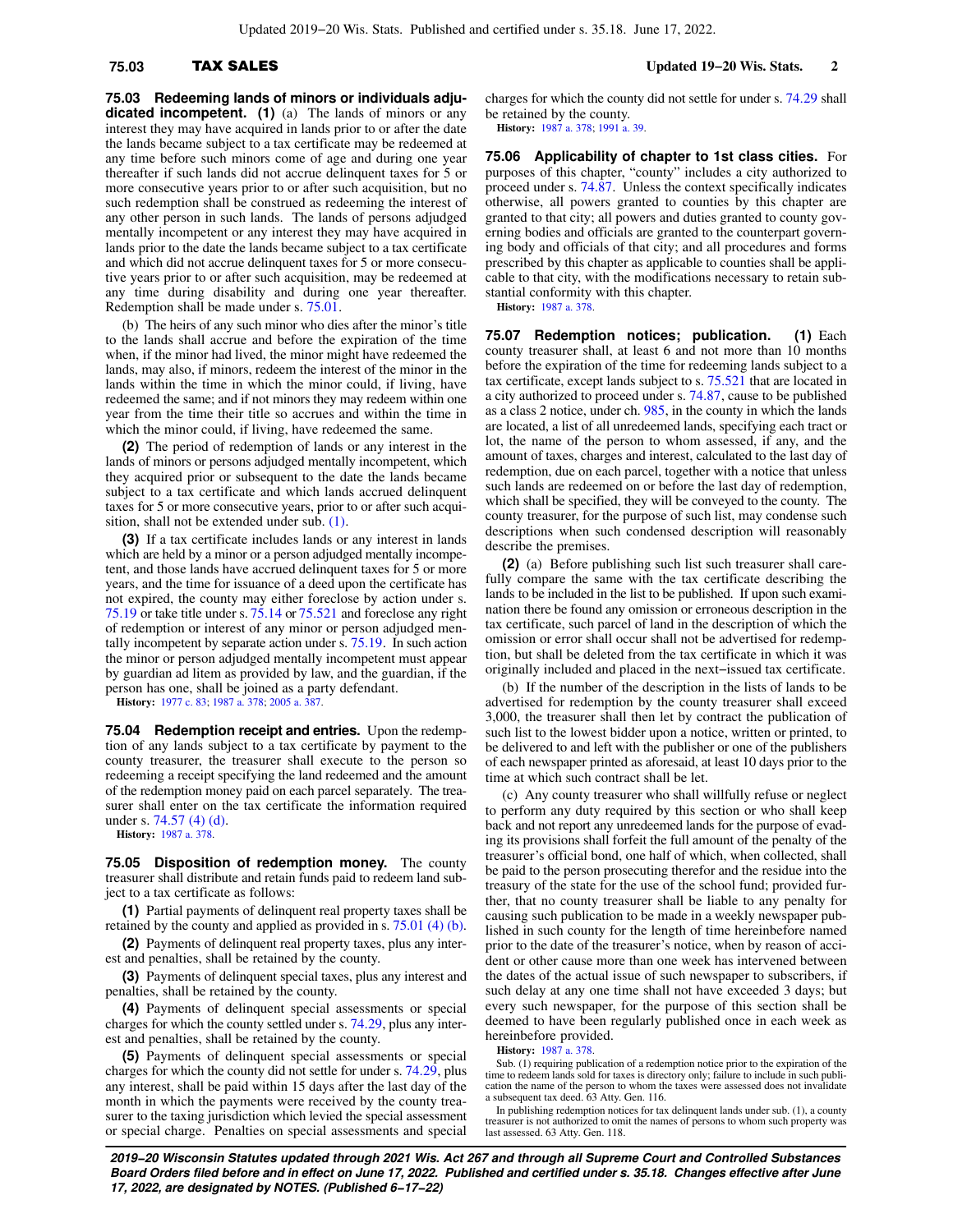**75.09 Notice, how posted.** If no newspaper be published in such county the county treasurer shall also, at least 3 months previous to the time limited for the redemption of any lands subject to a tax certificate, cause to be posted up copies of the list and notice specified in s. [75.07](https://docs.legis.wisconsin.gov/document/statutes/75.07) in at least 4 public places in the county, one of which copies shall be posted up in some conspicuous place in the treasurer's office.

**History:** [1987 a. 378](https://docs.legis.wisconsin.gov/document/acts/1987/378).

**75.10 Mistake in notice.** Whenever, by mistake or otherwise, such treasurer neglects or fails to include in the treasurer's published list any such tract or tracts of land or to publish such list in accordance with the requirements of law, the same may be published at any time within 2 years after the expiration of the period of redemption. Such publication shall be made in the same manner and for the same time as prescribed in the preceding sections, and such treasurer shall specify in the treasurer's notice accompanying such published list when the time for making redemption of such lands from such sale will expire, which time shall not be less than 6 nor more than 10 months from the expiration of the full 2 weeks required for the aforesaid publication. All tax deeds made upon such tracts of land after the expiration of the regular period of redemption shall, after the expiration of such extended period of redemption, be as valid and effectual as if such publication had been made at the time required in such section.

**History:** [1987 a. 378](https://docs.legis.wisconsin.gov/document/acts/1987/378).

### **75.105 Cancellation of delinquent real property taxes on property contaminated by hazardous substances. (1)** DEFINITIONS. In this section:

(a) "Department" means the department of natural resources.

(b) "Discharge" has the meaning given in s. [292.01 \(3\)](https://docs.legis.wisconsin.gov/document/statutes/292.01(3)).

(c) "Hazardous substance" has the meaning given in s. [292.01](https://docs.legis.wisconsin.gov/document/statutes/292.01(5)) [\(5\)](https://docs.legis.wisconsin.gov/document/statutes/292.01(5)).

**(2)** CANCELLATION AUTHORIZED. At any time before the recording of a tax deed based on a tax certificate issued on property for nonpayment of taxes, the governing body of a county may cancel all or a portion of the unpaid real property taxes for which a tax certificate has been issued plus interest and penalties on those taxes on the property if all of the following apply:

(a) The property is contaminated by a hazardous substance.

(b) An environmental assessment has been conducted and concludes that the property is contaminated by the discharge of a hazardous substance.

(c) The owner of the property or another person agrees to clean up the property by restoring the environment to the extent practicable and minimizing the harmful effects from a discharge of a hazardous substance in accordance with rules that the department promulgates.

(d) The owner of the property or another person presents to the county or city an agreement entered into with the department to investigate and clean up the property.

(e) The owner of the property agrees to maintain and monitor the property as required under rules that the department promulgates and under any contract entered into under those rules.

**(3)** ADMINISTRATION. Upon the cancellation of all or a portion of real property taxes under sub. [\(2\),](https://docs.legis.wisconsin.gov/document/statutes/75.105(2)) the county treasurer shall execute and provide to the owner of the property a statement identifying the property for which taxes have been canceled and shall enter on the tax certificate the date upon which the taxes were canceled and the amount of taxes canceled.

**(4)** CERTAIN CITIES AUTHORIZED. A city authorized to proceed under s. [74.87](https://docs.legis.wisconsin.gov/document/statutes/74.87) may act under this section with respect to unpaid real property taxes for which it has settled with other taxing jurisdictions.

**History:** [1997 a. 27;](https://docs.legis.wisconsin.gov/document/acts/1997/27) [1999 a. 32.](https://docs.legis.wisconsin.gov/document/acts/1999/32)

### **75.106 Assignment of property contaminated by hazardous substances. (1)** DEFINITIONS. In this section:

(a) "Brownfield" has the meaning given in s. [238.13 \(1\) \(a\),](https://docs.legis.wisconsin.gov/document/statutes/238.13(1)(a)) except that, for purposes of this section, "brownfield" also means abandoned, idle, or underused residential facilities or sites, the expansion or redevelopment of which is adversely affected by actual or perceived environmental contamination.

(b) "Department" means the department of natural resources.

(c) "Discharge" has the meaning given in s. [292.01 \(3\).](https://docs.legis.wisconsin.gov/document/statutes/292.01(3))

(d) "Hazardous substance" has the meaning given in s. [292.01](https://docs.legis.wisconsin.gov/document/statutes/292.01(5)) [\(5\).](https://docs.legis.wisconsin.gov/document/statutes/292.01(5))

**(2)** ASSIGNMENT AUTHORIZED. Before a judgment is issued under s. [75.521](https://docs.legis.wisconsin.gov/document/statutes/75.521) or a tax deed is executed under s. [75.14](https://docs.legis.wisconsin.gov/document/statutes/75.14), the governing body of a county may assign to a person the county's right to take judgment with respect to any parcel that is subject to foreclosure under s. [75.521](https://docs.legis.wisconsin.gov/document/statutes/75.521) or to take a tax deed with respect to any parcel subject to s. [75.14](https://docs.legis.wisconsin.gov/document/statutes/75.14), if all of the following apply:

(a) The governing body of the county provides written notice to the governing body of the city, town, or village in which the parcel is located at least 15 days before the governing body of the county meets to consider the approval of the assignment.

(b) The governing body of the county produces a written assignment that is signed on behalf of the county, the assignee and the city, town, or village in which the parcel is located.

(c) The assignment identifies the parcel for which a judgment or tax deed is assigned.

(d) The parcel for which a judgment or tax deed is assigned is a brownfield.

(e) The assignment requires an environmental assessment of the parcel and requires that the department be provided the results of that assessment before a final judgment under s. [75.521](https://docs.legis.wisconsin.gov/document/statutes/75.521) or a tax deed under s. [75.14](https://docs.legis.wisconsin.gov/document/statutes/75.14) related to the parcel is granted to the assignee.

(f) The assignment requires that, if the parcel is contaminated by the discharge of a hazardous substance, as determined by the assessment under par.  $(e)$ , and if the assignee elects to accept the judgment or deed assigned under this subsection regardless of the contamination, the assignee enter into an agreement with the department, before a final judgment is issued under s. [75.521](https://docs.legis.wisconsin.gov/document/statutes/75.521) or a tax deed is issued under s. [75.14](https://docs.legis.wisconsin.gov/document/statutes/75.14) related to the parcel, to clean up the parcel to the extent practicable; to minimize any harmful effects from the hazardous substance pursuant to rules the department promulgates; and to maintain and monitor the parcel pursuant to rules the department promulgates.

(g) The assignment and an affidavit from the county treasurer that attests to the county governing body's approval of the assignment are filed with the court that is presiding over the county's foreclosure action under s. [75.521](https://docs.legis.wisconsin.gov/document/statutes/75.521) or, in the case of a tax deed issued under s. [75.14](https://docs.legis.wisconsin.gov/document/statutes/75.14), with the register of deeds.

**(3)** JUDGMENT. If a county assigns a judgment under sub. [\(2\)](https://docs.legis.wisconsin.gov/document/statutes/75.106(2)) and the county is entitled to a final judgment in the county's foreclosure action under s. [75.521](https://docs.legis.wisconsin.gov/document/statutes/75.521), the court that is presiding over the foreclosure action shall grant a judgment to the assignee under sub. [\(2\)](https://docs.legis.wisconsin.gov/document/statutes/75.106(2)) on the parcel that is the subject of the assignment and shall grant a separate judgment to the county for parcels that are not the subjects of an assignment. The court shall enter a judgment ordering and adjudging that the assignee is vested with an estate in fee simple absolute in the parcel that is the subject of the assignment and the court shall enter a judgment ordering and adjudging that the county is vested with an estate in fee simple absolute in all parcels that are not the subjects of an assignment. A judgment under this subsection is subject to all unpaid taxes and charges that are subsequent to the latest dated tax lien appearing on the list specified in s. [75.521 \(3\) \(b\)](https://docs.legis.wisconsin.gov/document/statutes/75.521(3)(b)) and to recorded restrictions as provided by s. [75.14](https://docs.legis.wisconsin.gov/document/statutes/75.14).

**(4)** OWNERSHIP. (a) An assignee who is granted a judgment under sub. [\(3\)](https://docs.legis.wisconsin.gov/document/statutes/75.106(3)) shall take title to, and is the owner of, the parcel that is the subject of the assignment, except that a person who commences an action under s. [75.521 \(14a\)](https://docs.legis.wisconsin.gov/document/statutes/75.521(14a)) related to the parcel shall commence the action against only the county that assigned judgment to the parcel under sub.  $(2)$ . An assignment under sub.  $(2)$ may provide that an assignee who is granted a judgement under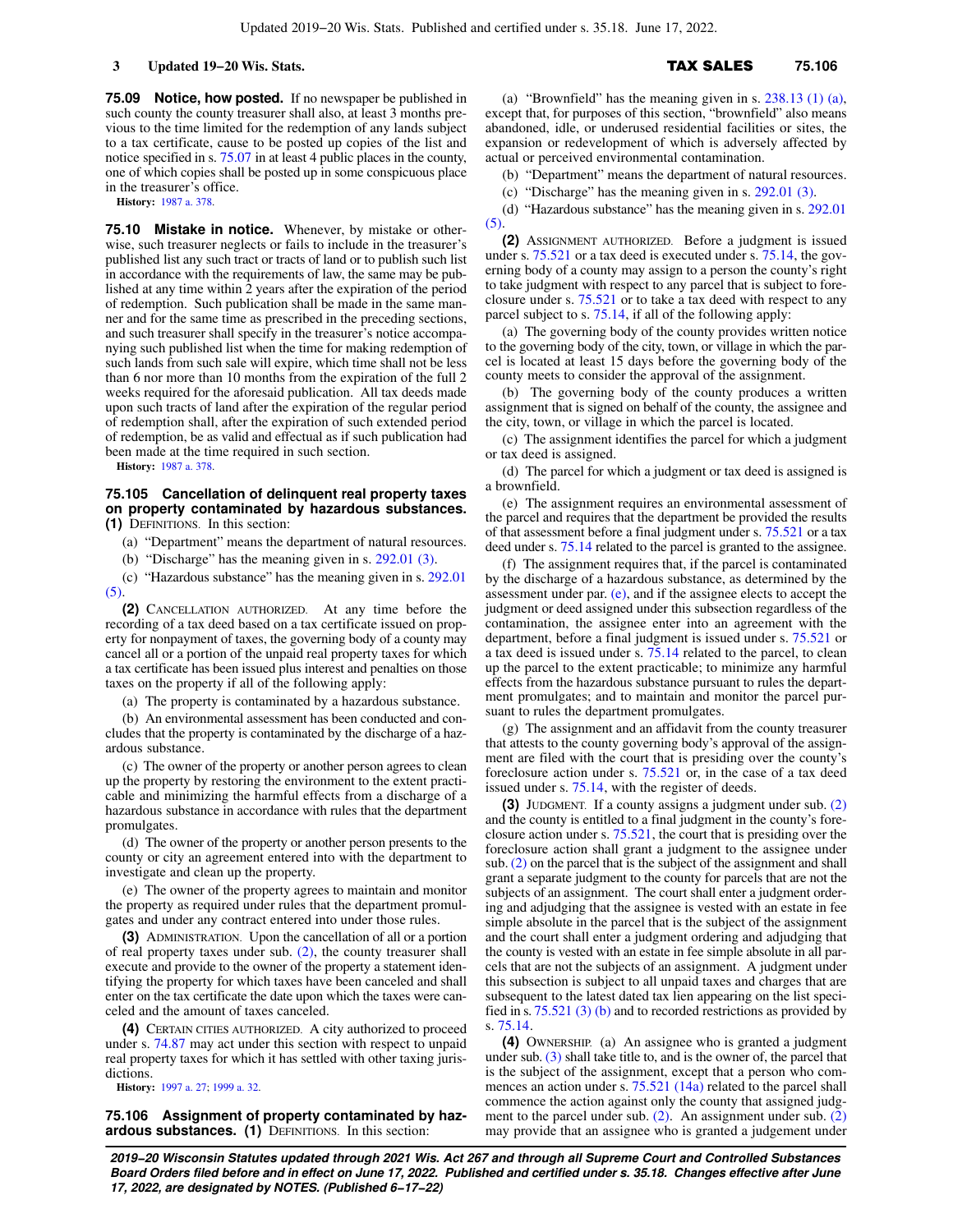sub. [\(3\)](https://docs.legis.wisconsin.gov/document/statutes/75.106(3)) shall indemnify the county that makes the assignment and hold the county harmless against any loss, expense, liability, or damage that the county may incur as a result of an action under s. [75.521 \(14a\)](https://docs.legis.wisconsin.gov/document/statutes/75.521(14a)).

(b) An assignee who is assigned a tax deed under sub. [\(2\)](https://docs.legis.wisconsin.gov/document/statutes/75.106(2)) shall take title to, and is the owner of, the parcel that is the subject of the assignment, except that a person who commences an action under s.  $75.144$  or  $893.25$  related to the parcel shall commence the action against only the county that assigned the tax deed under sub. [\(2\).](https://docs.legis.wisconsin.gov/document/statutes/75.106(2)) An assignment of a tax deed under sub. [\(2\)](https://docs.legis.wisconsin.gov/document/statutes/75.106(2)) may provide that an assignee shall indemnify the county that makes the assignment and hold the county harmless against any loss, expense, liability, or damage that the county may incur as a result of an action under s. [75.144](https://docs.legis.wisconsin.gov/document/statutes/75.144) or [893.25.](https://docs.legis.wisconsin.gov/document/statutes/893.25)

**History:** [1999 a. 121](https://docs.legis.wisconsin.gov/document/acts/1999/121); [2005 a. 93;](https://docs.legis.wisconsin.gov/document/acts/2005/93) [2011 a. 32](https://docs.legis.wisconsin.gov/document/acts/2011/32); [2017 a. 70.](https://docs.legis.wisconsin.gov/document/acts/2017/70)

**75.11 Compensation of printer.** The printer who publishes the list and notice of the time when the redemption of land subject to a tax certificate will expire shall receive compensation therefor the same as is provided for legal notices under ch. [985](https://docs.legis.wisconsin.gov/document/statutes/ch.%20985), except that when the same is published under contract, as provided by law, the printer shall receive the compensation fixed by such contract and no more.

**History:** [1987 a. 378](https://docs.legis.wisconsin.gov/document/acts/1987/378).

**75.115 Rights of persons who have an interest in mineral rights.** Notwithstanding ss. [75.14 \(1\),](https://docs.legis.wisconsin.gov/document/statutes/75.14(1)) [75.16,](https://docs.legis.wisconsin.gov/document/statutes/75.16) [75.19](https://docs.legis.wisconsin.gov/document/statutes/75.19) and [75.521 \(3\) \(am\) 4.,](https://docs.legis.wisconsin.gov/document/statutes/75.521(3)(am)4.) [\(5\)](https://docs.legis.wisconsin.gov/document/statutes/75.521(5)), [\(8\)](https://docs.legis.wisconsin.gov/document/statutes/75.521(8)) and [\(13\) \(b\),](https://docs.legis.wisconsin.gov/document/statutes/75.521(13)(b)) the failure of an owner of a fee simple interest in surface rights to pay property taxes on land does not extinguish the rights of a holder of a fee simple interest in severed mineral rights related to that land.

**History:** [1993 a. 391](https://docs.legis.wisconsin.gov/document/acts/1993/391).

**75.12 Deed, notice of application for. (1)** No tax deed shall be issued on any lot or tract of land subject to a tax certificate unless a written notice of application for tax deed shall have been served upon the owner, or one of the owners of record in the office of register of deeds of the county wherein the land is situated. If such lot or tract be improved by a dwelling house, or building used for business purposes, or a building used for agricultural purposes, and in any of said cases, such building has been actually occupied for the purpose specified for 30 days immediately prior to the date of service of the notice of application for tax deed, or if such lot or tract of land has been occupied and cultivated for agricultural purposes for 30 days within the period of 6 months immediately prior to the date of service of the notice of application for the tax deed, then notice of application for tax deed shall be served upon the occupant or one of the occupants thereof. If the records of the office of register of deeds in the county where such land is situated show that such lot or tract of land is encumbered by an unsatisfied mortgage or mortgages, such notice of application for tax deed shall be served upon at least one of the mortgagees in each such mortgage, or upon the last assignee or one of the last assignees of each such mortgage, if the assignment is recorded.

**(2)** Such notice shall state the date of the tax certificate, the description of the lands involved, the amount of the delinquency and that such amount will bear interest and penalty as provided by law, and shall give notice that after the expiration of 3 months from the date of service of such notice the county will apply for a tax deed. A notice of application for a tax deed shall not be served earlier than 88 days prior to the earliest date on which the county is entitled to a deed.

**(3)** The notice of application for tax deed may be served by the county treasurer or any person acting for the treasurer. The notice shall be served in the manner that service of a summons in a court of record is made, or by certified mail, with return receipt of the addressee only demanded. If notice cannot be given by use of either of the foregoing methods, the county treasurer or the treasurer's agent shall make an affidavit setting forth the effort to make service, the inability to do so, and shall file the affidavit with the county clerk. In such cases the notice shall be published by the

county treasurer as a class 3 notice, under ch. [985](https://docs.legis.wisconsin.gov/document/statutes/ch.%20985), in the county. The affidavit of the county treasurer or the treasurer's agent as to inability to secure service personally or by certified mail, together with proof of publication of the notice, shall be deemed completed service of the notice of application for tax deed.

**(4)** Before the tax deed is issued, proof of service, or the returned certified mail receipt, or proof of publication of the notice of application for tax deed shall be filed with the officer authorized by law to issue the tax deed, and a copy of the proof of service, returned certified mail receipt, or proof of publication with evidence of the cost of publication shall be retained by the county treasurer. A person subsequently redeeming a lot or tract of land, or any part or interest therein, shall pay in addition to the amount required to redeem the lot or tract, \$1.50 for each person served with the notice or, if notice is sent by certified mail, the cost of sending any notices by certified mail, plus the cost of publication of the notice. If there is no occupant of the lands as hereinbefore defined, the county treasurer shall file an affidavit to that effect with the officer authorized by law to issue the tax deed.

**(6)** No tax deed shall be taken upon any notice of application therefor after one year from the last date of service of such notice.

**(7)** This section shall supersede all provisions of law, including the provisions of any city charter, which are in conflict with it.

**History:** [1979 c. 145;](https://docs.legis.wisconsin.gov/document/acts/1979/145) [1981 c. 210](https://docs.legis.wisconsin.gov/document/acts/1981/210); [1987 a. 378;](https://docs.legis.wisconsin.gov/document/acts/1987/378) [1995 a. 225.](https://docs.legis.wisconsin.gov/document/acts/1995/225)

Due process requires that every owner of a recorded interest, including a mineral interest under s. 706.057, be provided written notice of an application for a tax deed. [74 Atty. Gen. 59](https://docs.legis.wisconsin.gov/document/oag/vol74-59).

**75.13 Filing affidavit.** If a proper affidavit of service of notice of application for tax deed or a proper proof of nonoccupancy, in due form, as provided in s. [75.12,](https://docs.legis.wisconsin.gov/document/statutes/75.12) has heretofore been filed with the county clerk, the fact that such affidavit of service of notice or affidavit of nonoccupancy or such proof has not been otherwise filed shall not be alleged or raised in any action or proceeding attacking or questioning the title of the county or its successors in interest in the land which was the subject of the notice or proof.

**History:** [1979 c. 89](https://docs.legis.wisconsin.gov/document/acts/1979/89); [1987 a. 378.](https://docs.legis.wisconsin.gov/document/acts/1987/378)

**75.14 Deeds, execution of; rights under; evidence. (1)** If any land subject to a tax certificate shall not be redeemed the county clerk shall, after the expiration of the time prescribed by law for the redemption thereof, on presentation of the tax certificate and proof of service of notice, execute in the name of the state and of the county, as such officer thereof, under the clerk's hand and the seal of the county, to the county and its assigns, a deed of the land so remaining unredeemed, and shall acknowledge the same which shall vest in the county an absolute estate in fee simple in such land subject, however, to recorded restrictions and redemption as provided in this chapter; and such deed duly witnessed and acknowledged shall be presumptive evidence of the regularity of all the proceedings, from the valuation of the land by the assessor up to and including the execution of the deed, and may be recorded with the like effect as other conveyances of land. No deed may be issued under this section until the county board, by resolution, orders issuance of the deed.

**(2)** The county clerk shall not issue a deed of any parcel of land until by carefully comparing the advertised list of the same for redemption with the tax certificate, the clerk shall find that the description of such parcel of land so to be conveyed has been correctly and fully published, in such advertised list of redemptions; and if upon such examination the county clerk shall find any error or omission in any such advertised description the clerk shall enter opposite the description of said land in the tax certificate a statement of the fact of such error or omission. If the description of said land in the tax certificate is in error, the county board shall cause such certificate to be canceled, as it relates to that parcel, and direct the county treasurer to correct the description thereof, using the procedure under s. [74.61,](https://docs.legis.wisconsin.gov/document/statutes/74.61) and include the parcel in the tax certificate next issued under s. [74.57](https://docs.legis.wisconsin.gov/document/statutes/74.57). If the error or omission is in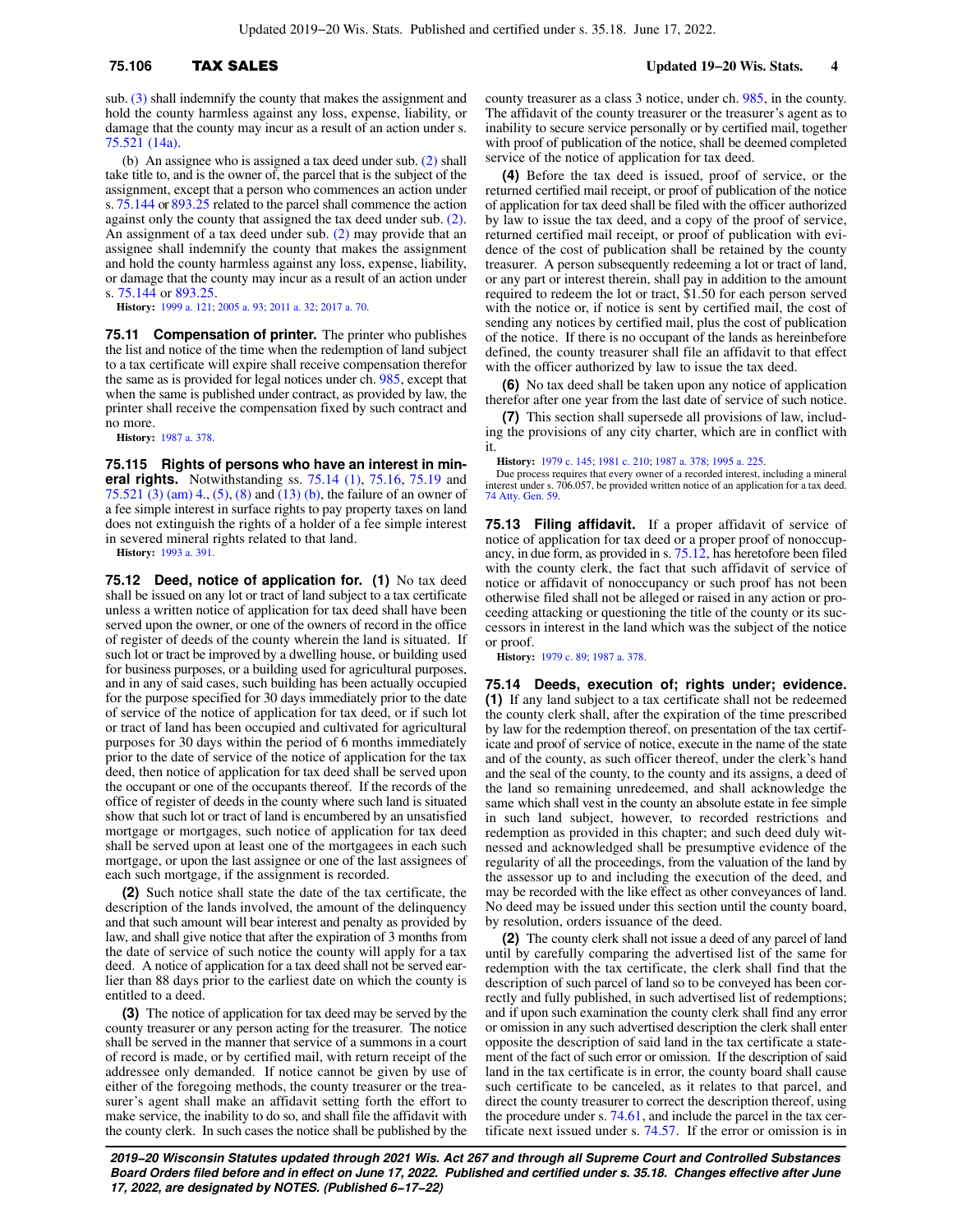is barred.

only the advertised list of redemptions, the county treasurer shall correct and readvertise the same for redemption in the next such publication and the period of redemption shall be extended thereby an additional year.

**(4)** Whenever a deed in the chain of title shall contain valid and enforceable restrictions and covenants running with the land, as hereinafter defined and limited, said restrictions and covenants shall survive and be enforceable after the issuance of a tax deed to the same extent that they would be enforceable against a voluntary grantee of the owner of the title immediately prior to the delivery of the tax deed. This subsection shall apply to the usual restrictions and covenants limiting the use of property, the type, character and location of building, covenants against nuisances and what the former parties deemed to be undesirable conditions, in, upon and about the property, covenants to contribute to the cost of maintaining private roads, and other similar restrictions and covenants; but this subsection shall not protect covenants creating any debt or lien against or upon the property, or that will require the owner to expend money for any purpose, except such as may require the owner to keep the premises in a sightly condition, contribute to the cost of maintaining private roads, or to abate undesirable conditions. During the period that the county is the owner of lands so acquired it shall not be required to expend any money to keep the premises in sanitary or sightly condition or to contribute to the cost of maintaining private roads or to abate nuisances or undesirable conditions, but its successors in title shall be subject thereto and to covenants and restrictions as provided in this section. Any rights the former owner had to enforce the restrictions and covenants to which this subsection is applicable against the grantor and other parties owning property subject to such restrictions and covenants, except forfeitures, right of reentry, or reverter, shall likewise survive to the county as grantee in said tax deed and to successors and assigns.

**History:** [1987 a. 378](https://docs.legis.wisconsin.gov/document/acts/1987/378).

When a county accepts a tax deed, all property rights vest in fee simple in the county. A county has no statutory authority to rescind a tax deed that was lawfully issued and to thereby unilaterally impose property ownership on a third party. An attempted rescission has no effect on ownership of the property containing the landattempted rescission has no effect on ownership of the property containing the land-fill. Jackson County v. DNR, [2006 WI 96,](https://docs.legis.wisconsin.gov/document/courts/2006%20WI%2096) [293 Wis. 2d 497,](https://docs.legis.wisconsin.gov/document/courts/293%20Wis.%202d%20497) [717 N.W.2d 713](https://docs.legis.wisconsin.gov/document/courts/717%20N.W.2d%20713), [04−2582](https://docs.legis.wisconsin.gov/document/wisupremecourt/04-2582).

An income tax lien is extinguished by a tax deed under s. 75.14 or by a judgment under s. 75.521. 62 Atty. Gen. 234.

### **75.143 Defer taking of tax deed. (1)** In this section:

(a) "Dwelling" means any building that contains one or 2 dwelling units and any land included with that building in the same entry on the tax roll.

(b) "Dwelling unit" means a structure or that part of a structure used as a home, residence or sleeping place by one person or by 2 or more persons maintaining a common household, to the exclusion of all others.

**(2)** The council of any city authorized to proceed under s. [74.87](https://docs.legis.wisconsin.gov/document/statutes/74.87) may by ordinance direct its treasurer to defer the taking of tax deeds by the city on dwellings. The ordinance shall designate the period of time that the taking of a tax deed shall be deferred after the one−year period provided by law. The deferral period may not exceed 2 years. The deferral shall apply to those delinquent taxes and assessments incurred while the dwelling was owned and occupied by the person who owns and occupies the building at the beginning of the deferral period. If the owner ceases to occupy the dwelling during the deferral period, the city treasurer shall take a tax deed on the dwelling as soon as practicable. A city adopting an ordinance under this section may require the dwelling owner to submit proof that the owner is eligible for a deferral under this section.

**History:** [1981 c. 322](https://docs.legis.wisconsin.gov/document/acts/1981/322); [1987 a. 378](https://docs.legis.wisconsin.gov/document/acts/1987/378).

**75.144 Rights of persons claiming adverse possession.** (1) TITLES SUBJECT TO CLAIM OF OWNERSHIP BY ADVERSE POSSESSION. Subject to subs. [\(2\)](https://docs.legis.wisconsin.gov/document/statutes/75.144(2)) to [\(4\)](https://docs.legis.wisconsin.gov/document/statutes/75.144(4)), titles that are obtained under this chapter are subject to claims of ownership by adverse possession under s. [893.25.](https://docs.legis.wisconsin.gov/document/statutes/893.25)

**(2)** CLAIMS OF OWNERSHIP BY ADVERSE POSSESSION BARRED. (a) If a county obtains a survey of property complying with par. [\(b\)](https://docs.legis.wisconsin.gov/document/statutes/75.144(2)(b)) and mails notice concerning the property complying with par. [\(c\)](https://docs.legis.wisconsin.gov/document/statutes/75.144(2)(c)) and if no action concerning the property is commenced under sub.  $(3)$  on or before the date set forth in the notice, any claim to ownership of the property by adverse possession under s. [893.25](https://docs.legis.wisconsin.gov/document/statutes/893.25)

(b) The survey under par. [\(a\)](https://docs.legis.wisconsin.gov/document/statutes/75.144(2)(a)) shall show all of the following:

1. The size and location of the property.

2. The exterior boundaries of the property.

3. The locations of any visible structures and the dimensions of any principal buildings on the property.

4. Any boundary fences, apparent easements, roadways and visible encroachments on the property.

(c) The treasurer of the county seeking to transfer title to property under this chapter shall mail the notice under par. [\(a\)](https://docs.legis.wisconsin.gov/document/statutes/75.144(2)(a)), at least 8 weeks before the date that title to the property will be transferred, to the last−known address of each owner of an interest in other real property that has a common boundary with the property. The treasurer shall attach a list containing the legal description of the property to the notice. The notice shall appear in at least 10−point boldface type or its equivalent and shall read as follows:

### NOTICE REGARDING TRANSFER OF ADJACENT PROPERTY

TAKE NOTICE THAT ANY PERSON THAT HAS OR CLAIMS TO HAVE A RIGHT, TITLE OR INTEREST IN ANY REAL PROPERTY THAT IS DESCRIBED IN THE ATTACHED LIST IS HEREBY NOTIFIED THAT .... (name of the county) WILL TRANSFER TITLE TO THE REAL PROP-ERTY DESCRIBED IN THE ATTACHED LIST ON .... (date of transfer of title).

TAKE FURTHER NOTICE THAT YOU ARE RECEIVING THIS NOTICE BECAUSE YOU HAVE AN INTEREST IN REAL PROPERTY THAT BORDERS ON A PIECE OF REAL PROPERTY DESCRIBED IN THE ATTACHED LIST. THE TREASURER OF .... (name of the county) HAS A COPY OF A SURVEY OF ALL REAL PROPERTY THAT IS DESCRIBED IN THE ATTACHED LIST. THE SURVEY SHOWS THE SIZE AND LOCATION OF THE REAL PROPERTY, ITS EXTERIOR BOUNDARIES, THE LOCATION OF ANY VISIBLE STRUC-TURES ON THE PROPERTY, THE DIMENSIONS OF ANY PRINCIPAL BUILDINGS ON THE PROPERTY AND ANY BOUNDARY FENCES, APPARENT EASEMENTS, ROAD-WAYS AND VISIBLE ENCROACHMENTS. YOU MAY WISH TO LOOK AT THE SURVEY TO MAKE SURE THAT YOU DO NOT CLAIM ANY RIGHT, TITLE OR INTEREST IN THE REAL PROPERTY. IF YOU BELIEVE THAT THE SUR-VEY SHOWS THAT SOME OF THE REAL PROPERTY TO BE TRANSFERRED BELONGS TO YOU, YOU HAVE THE RIGHT TO ATTEMPT TO PROVE THAT THE REAL PROP-ERTY BELONGS TO YOU UNDER THE WISCONSIN LAW AND YOU MAY WISH TO CONSULT AN ATTORNEY.

**(3)** ASSERTING CLAIM OF OWNERSHIP BY ADVERSE POSSESSION. (a) Except as provided in par.  $(b)$ , any person claiming ownership by adverse possession under s. [893.25](https://docs.legis.wisconsin.gov/document/statutes/893.25) of property whose title will be or has been transferred under this chapter may commence an action to establish title as provided in s. [893.25](https://docs.legis.wisconsin.gov/document/statutes/893.25).

(b) Any person claiming ownership by adverse possession under s. [893.25](https://docs.legis.wisconsin.gov/document/statutes/893.25) of property for which a survey has been obtained and notice mailed in compliance with sub. [\(2\)](https://docs.legis.wisconsin.gov/document/statutes/75.144(2)) may commence an action to establish title as provided in s. [893.25](https://docs.legis.wisconsin.gov/document/statutes/893.25), but the action is barred if not commenced on or before the date of transfer of title that is set forth in the notice.

**(4)** REIMBURSEMENTS UPON ESTABLISHING TITLE BY ADVERSE POSSESSION. Any person who establishes title by adverse possession as provided in s. [893.25](https://docs.legis.wisconsin.gov/document/statutes/893.25) to property whose title would have been or was transferred under this chapter shall reimburse the county for the actual costs of any survey of the property obtained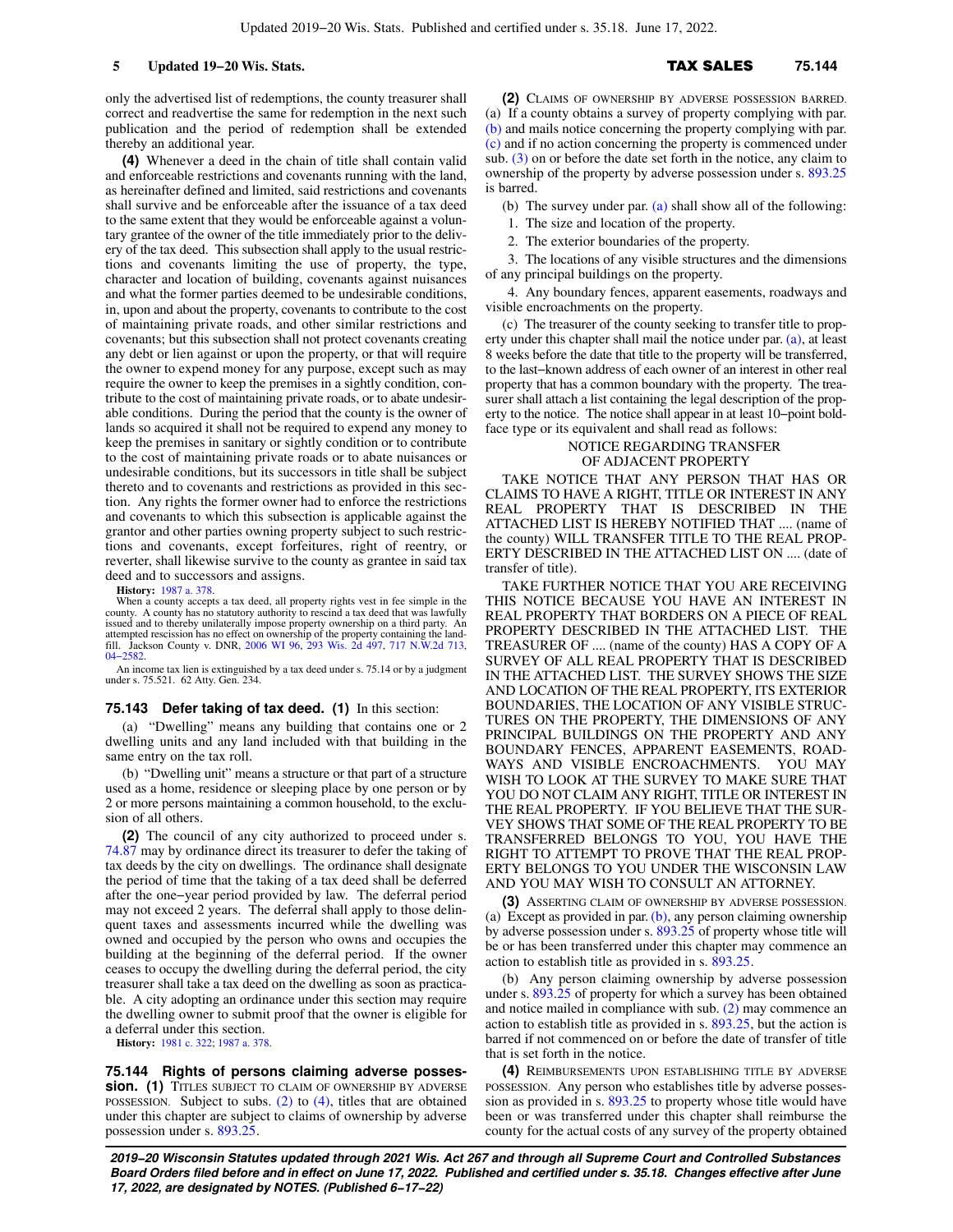under sub. [\(2\)](https://docs.legis.wisconsin.gov/document/statutes/75.144(2)) and shall reimburse any former title holders for any amount of real estate taxes paid by the title holders on the property for any part of the 5 years preceding the date of entry of the judgment that establishes title by adverse possession.

**History:** [1985 a. 247](https://docs.legis.wisconsin.gov/document/acts/1985/247); [1987 a. 378](https://docs.legis.wisconsin.gov/document/acts/1987/378).

**75.145 Correction of description by action.** Any tax deed issued by a county containing an incomplete, indefinite or incorrect real estate description, and which description follows that set forth in the tax certificate upon which such tax deed issued, may be corrected in an action brought in the circuit court in the same manner as actions for the reformation of instruments. Such deed so corrected shall be valid as of the date of the first issue.

**History:** [1987 a. 378](https://docs.legis.wisconsin.gov/document/acts/1987/378).

**75.16 Deed, by whom executed; form.** All deeds of lands given under s. [75.14](https://docs.legis.wisconsin.gov/document/statutes/75.14) shall be executed by the county clerk in the name of the state of Wisconsin and of the county as the grantors therein, and shall be substantially in the following or other equivalent form:

To all to whom these presents shall come, greeting:

Whereas, ...., treasurer of the county of ...., has deposited in the office of the county clerk of the county of ...., in the state of Wisconsin, a tax certificate of said county, whereby it appears, as the fact is, that the following described piece (or pieces) or parcel (or parcels) of land lying and being situated in the county of ...., to wit: (Here describe the lands) was (or were) included in the tax certificate issued to the county of .... on .... ...., .... (date), for the nonpayment of real property taxes, special assessments, special charges or special taxes, in the amount of .... dollars and .... cents, in the whole, which sum was the amount assessed and due and unpaid on said tract (or several tracts) of land, and whereas it further appears, as the fact is, that the owner (or owners) or claimant (or claimants) of said land has (or have) not redeemed from said certificate the lands which were included as aforesaid, and said lands continue to remain unredeemed, whereby said described lands have become forfeited and the said county is entitled to a conveyance thereof:

Now, therefore, know all by these presents that the county of ...., in said state, and the state of Wisconsin, in conformity to law, have given and hereby do give, grant and convey the tract (or several tracts) of land above described, together with the hereditaments and appurtenances, to the said county of .... and its assigns, to their sole use and benefit forever.

In testimony whereof, I, ...., the clerk of the county of ...., have executed this deed pursuant to and in virtue of the authority in me vested by the statutes of the state of Wisconsin, and for and on behalf of said state and the county of .... aforesaid, and have hereunto subscribed my name officially and affixed the seal of the said .... (name it), at .... in said county of ...., this .... day of ...., .... (year)

[L. S.]

A. B.

(Here give official designation.)

Done in presence of

....

.... **History:** [1975 c. 94](https://docs.legis.wisconsin.gov/document/acts/1975/94) s. [91 \(8\);](https://docs.legis.wisconsin.gov/document/acts/1975/94,%20s.%2091) [1987 a. 378](https://docs.legis.wisconsin.gov/document/acts/1987/378); [1997 a. 250](https://docs.legis.wisconsin.gov/document/acts/1997/250); [1999 a. 32](https://docs.legis.wisconsin.gov/document/acts/1999/32).

The recitation in a tax deed that a repealed procedure had been followed rendered the deed void. The filing of a void tax deed does not prevent redemption under s. 75.01. There is no authority for the retroactive amendment of a void tax deed. Theige v. County of Vernon, [221 Wis. 2d 731](https://docs.legis.wisconsin.gov/document/courts/221%20Wis.%202d%20731), [586 N.W.2d 15](https://docs.legis.wisconsin.gov/document/courts/586%20N.W.2d%2015) (Ct. App. 1998), [97−0959.](https://docs.legis.wisconsin.gov/document/wicourtofappeals/97-0959)

### **75.17 Transfer of contaminated land to a municipality. (1)** In this section:

(a) "Hazardous substance" has the meaning given in s. [292.01](https://docs.legis.wisconsin.gov/document/statutes/292.01(5)) [\(5\)](https://docs.legis.wisconsin.gov/document/statutes/292.01(5)).

(b) "Municipality" means a city, village or town.

**(2)** If a county does not take a tax deed for property that is subject to a tax certificate and that is contaminated by a hazardous

substance, within 2 years after the expiration of the redemption period that is described under s. [75.14 \(1\)](https://docs.legis.wisconsin.gov/document/statutes/75.14(1)) and specified in s. [74.57](https://docs.legis.wisconsin.gov/document/statutes/74.57(2)(a)) [\(2\) \(a\)](https://docs.legis.wisconsin.gov/document/statutes/74.57(2)(a)) and [\(b\) \(intro.\),](https://docs.legis.wisconsin.gov/document/statutes/74.57(2)(b)(intro.)) the county shall take a tax deed for such property upon receiving a written request to do so from the municipality in which the property is located. The county may then retain ownership of the property or, if the county does not wish to retain ownership of the property, the county shall transfer ownership of the property to the municipality, for no consideration, within 180 days after receiving the written request from the municipality.

**History:** [1999 a. 9.](https://docs.legis.wisconsin.gov/document/acts/1999/9)

**75.19 Foreclosure of certificate.** A county holding a tax certificate, instead of taking a tax deed, may foreclose the certificate by action as in a case of a mortgage on real estate at any time after 2 years from the date of the certificate, except that when costs incurred by any city or village for razing, removing and restoration of the site to a dust−free and erosion−free condition are included in the amount due for taxes, the period of redemption shall be one year from the date of the certificate. The county may, in any case involving the right of redemption or interest of any minor or person adjudged mentally incompetent, after a tax deed has been issued under this chapter, foreclose the right of redemption or interest of the minor or person adjudged mentally incompetent. In such an action the minor or person adjudged mentally incompetent must appear by guardian ad litem, and the general guardian, if the person has one, shall be joined as a party defendant. All the laws and rules of practice relating to the foreclosure of mortgages, as to the persons necessary and proper to be made parties, pleading, evidence, the judgment of foreclosure and sale, the right of the county to be subrogated to the benefits of all liens upon the premises necessarily satisfied by the county in order to save the lien of the certificate, the right of the defendants or any of them to redeem the premises at any time before sale and costs and disbursements, including the necessary expenses for an abstract of title, shall, so far as they are applicable, prevail in such actions. When costs are allowed to the county, the costs, exclusive of disbursements, shall be discretionary with the court but shall not exceed the amount of the certificates at issue in the action, and the costs when allowed shall be an additional lien upon the property described in the certificates. The defendant may, in all cases within the time limited by law for answering the complaint, execute and deliver to the county a quitclaim deed of the lands described in the complaint, conveying all the right, title and interest of the defendant at the time of the commencement of the suit or may, within such time, either after having delivered the deed or without delivery, answer disclaiming any title to the lands in question at the time of the commencement of the suit, in either of which cases the county shall not recover costs against any defendant who quitclaims or who shall establish the disclaimer at the trial. The sale in such actions shall be conducted, certificates made and filed, the report made and confirmed and a deed executed and delivered in the same manner and with the same effect as in actions for foreclosure of mortgages.

**History:** [1977 c. 83](https://docs.legis.wisconsin.gov/document/acts/1977/83), [174](https://docs.legis.wisconsin.gov/document/acts/1977/174), [203](https://docs.legis.wisconsin.gov/document/acts/1977/203), [272](https://docs.legis.wisconsin.gov/document/acts/1977/272); [1981 c. 322;](https://docs.legis.wisconsin.gov/document/acts/1981/322) [1987 a. 378;](https://docs.legis.wisconsin.gov/document/acts/1987/378) [1989 a. 347](https://docs.legis.wisconsin.gov/document/acts/1989/347).

### **75.195 Extended time for beginning tax foreclosure. (1)** In this section:

(a) "Dwelling" means any building that contains one or 2 dwelling units and any land included with that building in the same entry on the tax roll.

(b) "Dwelling unit" means a structure or that part of a structure used as a home, residence or sleeping place by one person or by 2 or more persons maintaining a common household, to the exclusion of all others.

**(2)** The council of any city authorized to proceed under s. [74.87](https://docs.legis.wisconsin.gov/document/statutes/74.87) may by ordinance direct its treasurer to defer the foreclosure of tax certificates held by the city on dwellings. The ordinance shall designate the period of time that the foreclosure of tax certificates shall be deferred after the period provided by law. The deferral period may not exceed 2 years. The deferral shall apply to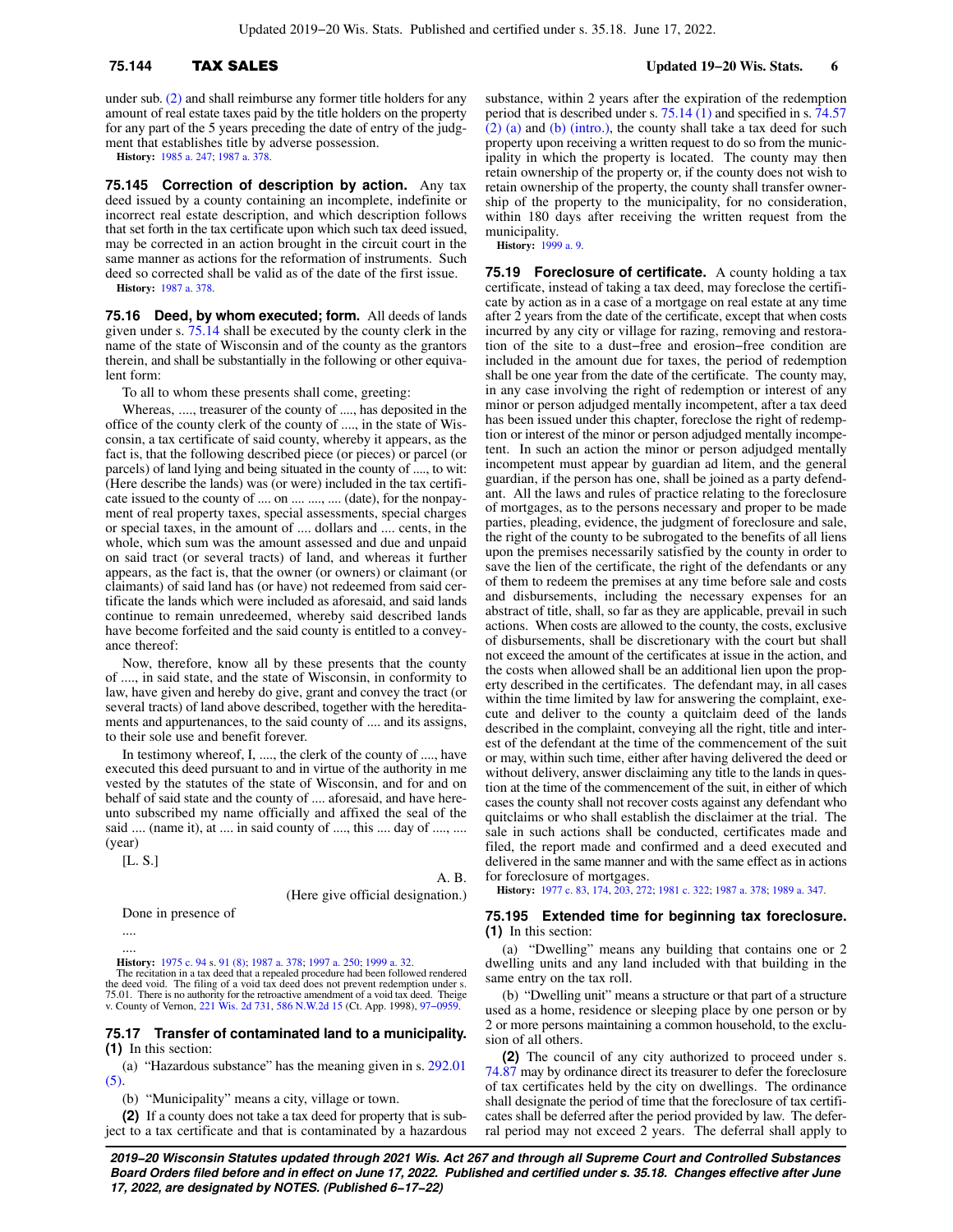those delinquent taxes and assessments incurred while the dwelling was owned and occupied by the person who owns and occupies the building at the beginning of the deferral period. If the owner ceases to occupy the dwelling during the deferral period, the city treasurer shall foreclose the tax certificate on the dwelling as soon as practicable. A city adopting an ordinance under this section may require the dwelling owner to submit proof that the owner is eligible for a deferral under this section.

**History:** [1981 c. 322](https://docs.legis.wisconsin.gov/document/acts/1981/322); [1987 a. 378](https://docs.legis.wisconsin.gov/document/acts/1987/378).

**75.20 Limitations on certificates and issue of deeds; life of tax certificate liens. (1)** TAX CERTIFICATES; WHEN VOID. Tax certificates shall be void after 11 years following December 31 of the year in which such certificates were dated.

**(2)** COUNTY TREASURER TO CANCEL ALL OUTLAWED TAXES. No deed shall be issued or action commenced on any tax certificate whatever after it shall have become void by virtue of the statute of limitations provided in this section. The interest in the land represented by such certificate shall terminate upon the last date upon which a deed could have been issued thereon, or an action could have been commenced thereon if no summons and complaint was served and filed prior to such date. The county treasurer shall cancel all tax certificates which have become void by limitation and shall make an entry in the treasurer's record of unredeemed property subject to a tax certificate evidencing such cancellation.

**(3)** CERTIFICATION OF CANCELLATION TO LOCAL TREASURER. Whenever the county treasurer shall cancel a tax certificate which has become void by virtue of any statutes of limitation the county treasurer shall within 30 days thereafter in writing certify such cancellation to the proper town, city or village treasurer who shall make entry thereof in his or her records. Such cancellation need not be so certified in cases where the county has settled in full with the town, city or village.

**(4)** STAY BY INJUNCTION NOT PART OF LIMITATION. When the issuing of a deed on a tax certificate or certificates or the commencement of an action thereon shall be stayed by injunction, the time of the continuance of such injunction shall not be a part of the time hereinabove limited in this section as the life of a tax certificate.

**History:** [1975 c. 198](https://docs.legis.wisconsin.gov/document/acts/1975/198); [1981 c. 390](https://docs.legis.wisconsin.gov/document/acts/1981/390) s. [252;](https://docs.legis.wisconsin.gov/document/acts/1981/390,%20s.%20252) [1983 a. 189](https://docs.legis.wisconsin.gov/document/acts/1983/189); [1987 a. 378.](https://docs.legis.wisconsin.gov/document/acts/1987/378)

**75.22 Validity; immaterial errors.** If after the issuance of a tax certificate or conveyance to the county of any lands subject to a tax certificate and within the time hereinafter prescribed it shall be discovered that the certificate was invalid, the county board shall make an order, briefly stating the reason therefor, directing that the certificate, as it applies to the affected lands, or deed be canceled. But no certificate or conveyance shall be deemed invalid within the meaning of this section by reason of any mistake or irregularity in any of the tax proceedings not affecting the groundwork of the tax; nor shall any county be liable to pay or refund any moneys by reason of any such mistake or irregularity.

### **History:** [1987 a. 378](https://docs.legis.wisconsin.gov/document/acts/1987/378).

A defect in the groundwork of the tax means a defect or irregularity that necessarily affects the principle of the tax and shows that it must be unjust and unequal or an illegality or irregularity that results in an inequitable burden. In order for a county to argue that it has the authority to set aside a tax deed under this section, it would be required to show the property was inequitably taxed resulting in the property owner paying more than its equitable share of the tax. Jackson County v. DNR, [2006 WI](https://docs.legis.wisconsin.gov/document/courts/2006%20WI%2096) [96,](https://docs.legis.wisconsin.gov/document/courts/2006%20WI%2096) [293 Wis. 2d 497](https://docs.legis.wisconsin.gov/document/courts/293%20Wis.%202d%20497), [717 N.W.2d 713](https://docs.legis.wisconsin.gov/document/courts/717%20N.W.2d%20713), [04−2582](https://docs.legis.wisconsin.gov/document/wisupremecourt/04-2582).

**75.23 Canceled deeds, certificates of county clerk.** Whenever the county board shall order the cancellation of any tax deed, the county clerk shall furnish to the owner of the lands described in such deed, upon request therefor, a certificate in writing, executed under the clerk's hand and official seal, stating the fact of such cancellation, the date thereof, the description of the lands as to which such deed is canceled, the date of such deed, the date of the issuance of the tax certificate upon which such deed is based and the reason for such cancellation. Such certificate may be recorded in the office of the register of deeds of the county where the lands therein described are located, and such record

shall be prima facie evidence of the facts therein stated and of the cancellation of the tax deed therein mentioned as to the lands therein described.

**History:** [1987 a. 378.](https://docs.legis.wisconsin.gov/document/acts/1987/378)

**75.24 Limitation, claims under illegal deed or certificate.** Every action brought or claim presented against any county for the recovery of any sum of money on account of any defective or void tax certificate or tax deed made or issued by any such county shall be commenced or presented during the life of such tax certificates on which such deed was issued in accordance with the limitations as provided in s. [75.20;](https://docs.legis.wisconsin.gov/document/statutes/75.20) and whenever an action relating to the validity of a tax certificate or tax deed shall have been commenced within the time above limited and a final judgment shall not be rendered in such action until after the expiration of the time so limited, in such case an action may be commenced or claim presented on account of such certificate or deed within one year after final judgment declaring the same void.

**History:** [1987 a. 378.](https://docs.legis.wisconsin.gov/document/acts/1987/378)

**75.25 Lien of reassessed tax. (1)** If the county board, on making an order directing the refunding of money on account of the invalidity of any tax certificate or tax deed, shall be satisfied that the lands described in such certificate or deed were justly taxable for such tax or some portion thereof, it shall fix the amount of such tax justly chargeable thereon on each parcel thereof, and direct the same to be assessed in the next assessment of county taxes, with interest thereon at the same rate that would have applied had the tax been collected before the tax certificate was issued, or the land been redeemed from the time when such tax was due and payable to the end of the tax levy year in which such tax will be placed on the tax roll as a reassessment; and the county clerk, in the clerk's next apportionment of county taxes, shall charge the same as a special tax to the town, city or village in which such lands are situated, specifying the particular tract of land upon which the same are to be assessed and the amount chargeable to each parcel and the year when the original tax was assessed, and certify the same to the clerk of the proper town, city or village; and the clerk receiving such certificate shall enter the same on the tax roll accordingly. The lien of any tax reassessed as provided in this section shall attach to the land as of the date when such tax as originally levied became a lien and shall continue and constitute the lien of any tax certificate issued upon such lands for such reassessed tax. Such lien shall be superior to the lien of any tax certificate issued upon such land dated after the date of the lien of such reassessed tax but prior to the date of the tax certificate issued upon such land for such reassessed tax.

**(2)** Whenever the county board cancels a defective or void tax certificate or tax deed and such lands cannot be justly taxed for the item in question, the county clerk shall charge the respective town, city or village wherein such lands are situated in the clerk's next apportionment of county taxes with the amount of the refund, if any, occasioned by the invalidity of such tax certificate or tax deed. That charge shall be in the amount of the tax without interest.

**History:** [1987 a. 378.](https://docs.legis.wisconsin.gov/document/acts/1987/378)

**75.26 Limitation. (1)** GRANTEE IN DEED. (a) No action may be maintained by the grantee or anyone claiming under the grantee to recover the possession of any land or any interest in land which has been conveyed by deed for the nonpayment of taxes unless one of the following conditions is met:

1. The action is brought within 3 years next after the date of the execution of the deed.

2. The land demanded is, when conveyed, vacant and unoccupied and remains so, unless the action is brought within 3 years next after the date of the recording of the deed.

3. The grantee or those claiming under the grantee have been in actual, not constructive, possession of the land demanded for 3 successive years during the 5 years next after the recording of the deed.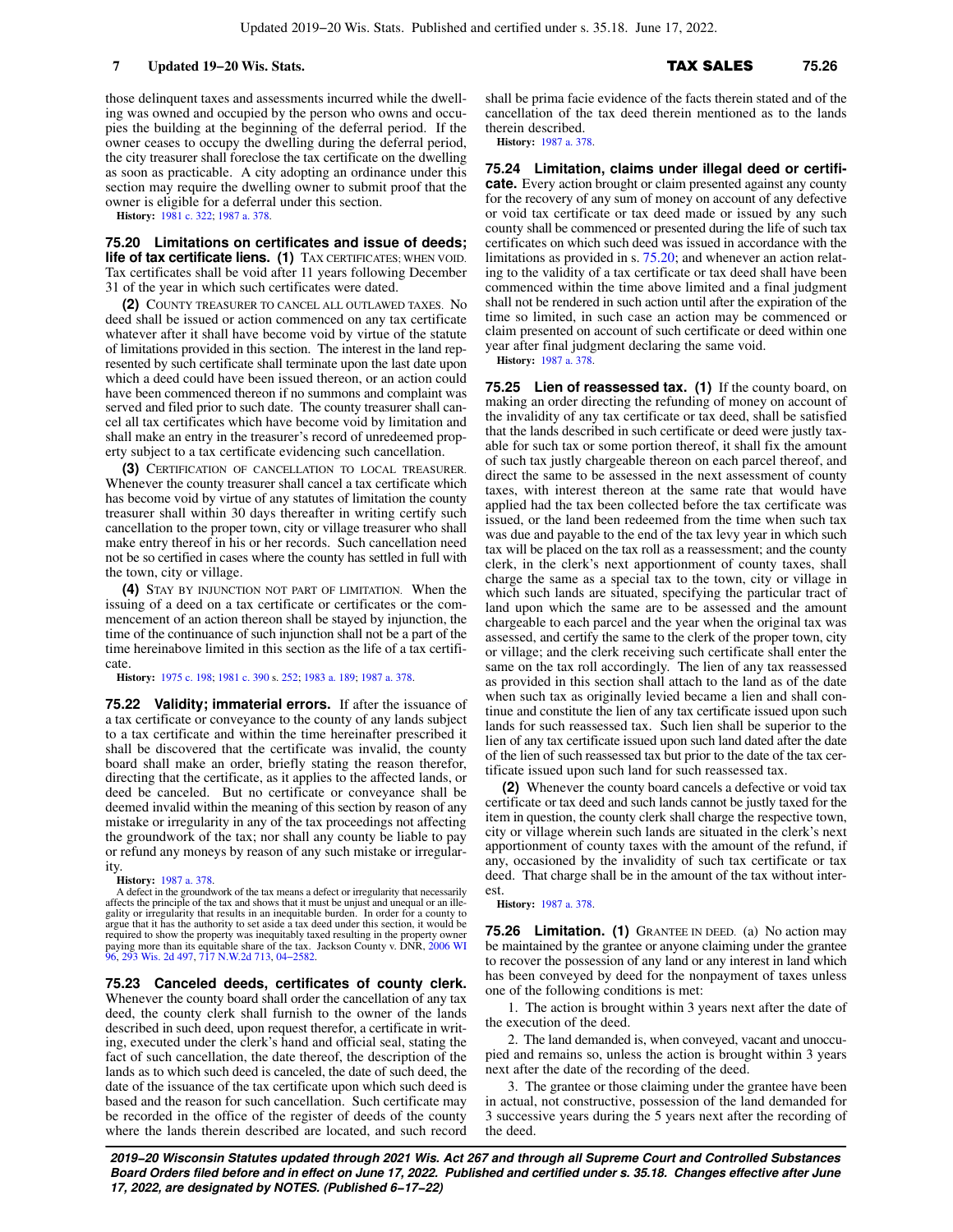## **75.26** TAX SALES **Updated 19−20 Wis. Stats. 8**

(b) Notwithstanding par. [\(a\)](https://docs.legis.wisconsin.gov/document/statutes/75.26(1)(a)), if the former owner takes possession of any land conveyed by deed for the nonpayment of taxes at any time within the 3 months after the expiration of 3 years from the date of the execution of the deed, the grantee in the tax deed or those claiming under the grantee may bring and maintain an action to recover possession of the land at any time within the 3 months after the expiration of 3 years from the date of the execution of the deed.

**(2)** TAX DEED VOIDED. If the original owner, or anyone claiming under the original owner, of lands that have been conveyed by deed for the nonpayment of taxes, pays the taxes assessed against the lands continuously for the 5 years after the execution of the tax deed, without actual notice of the existence of the tax deed, the tax deed is void.

**History:** [1991 a. 316](https://docs.legis.wisconsin.gov/document/acts/1991/316); [1997 a. 253](https://docs.legis.wisconsin.gov/document/acts/1997/253); [2017 a. 365](https://docs.legis.wisconsin.gov/document/acts/2017/365) s. [111.](https://docs.legis.wisconsin.gov/document/acts/2017/365,%20s.%20111)

**75.27 Limitation on former owner.** No action shall be maintained by the former owner or any person claiming under the former owner to recover the possession of any land or any interest therein which shall have been conveyed by deed for the nonpayment of taxes or to avoid such deed against any person claiming under such deed unless such action shall be brought within 3 years next after the recording of such deed. Whenever any such action shall be commenced upon any tax deed heretofore or hereafter issued after the expiration of 3 years from the date of the recording of such deed, such deed, if executed substantially in the form prescribed by law for the execution of tax deeds, shall be conclusive evidence of the existence and legality of all proceedings from and including the assessment of the property for taxation up to and including the execution of such deed.

**History:** [1991 a. 316](https://docs.legis.wisconsin.gov/document/acts/1991/316).

**75.28 Application of all limitations. (1)** The limitation for bringing actions under s. [75.27](https://docs.legis.wisconsin.gov/document/statutes/75.27) or any other limitation in favor of a tax deed or a tax certificate, except in case of actual possession founded on a tax deed or as otherwise provided in this section, does not apply in the following cases:

(a) If the taxes for the nonpayment of which the land was included in a tax certificate and the tax deed executed were paid prior to the inclusion of the land in the tax certificate.

(b) If the land was redeemed as provided by law.

(c) If the land was exempt from taxation.

(d) If a single tax deed only has been issued and the original owner has, before the issuance of the tax deed, paid all taxes levied against the land for the 3 years after the year for which the land was returned delinquent and sold.

**(2)** (a) The tax deed grantee or the assigns of the tax deed grantee may, at any time after the tax deed is issued and recorded, serve a notice on the owner of record of the original title stating that the grantee or assigns hold a tax deed on the land of the original owner and giving a description of the land so deeded and a reference to the document number of the tax deed and, if a volume and page number is assigned, the volume and page where the tax deed is recorded. The notice shall be served in the same manner as a summons in a court of record or by registered mail, addressed to the owner of record. Proof of service of the notice shall be filed in the office of the clerk of the county in which the lands are situated.

(b) If the post−office address of the owner of record of the original title is unknown, the tax deed grantee, or the assigns of the tax deed grantee, may file in the office of the county clerk of the county in which the lands are situated an affidavit that he, she or they are unable, with due diligence, to make personal service of the notice or to ascertain the post−office address of the former owner. Upon filing the affidavit, the tax deed grantee, or the assigns of the tax deed grantee, may publish the notice as a class 3 notice, under ch. [985](https://docs.legis.wisconsin.gov/document/statutes/ch.%20985), in the county where the land described in the tax deed is located. Proof of publication of the notice shall be filed in the office of the county clerk.

**(3)** (a) If the notice described in sub. [\(2\)](https://docs.legis.wisconsin.gov/document/statutes/75.28(2)) is served and filed, or if the notice is published and proof of publication is filed, 30 days or more before the expiration of 3 years from the date of recording the tax deed, the limitation provided by s. [75.27](https://docs.legis.wisconsin.gov/document/statutes/75.27) applies. If the notice is not so served and filed, or if the notice is not published and proof of publication is not filed, the limitation under s. [75.27](https://docs.legis.wisconsin.gov/document/statutes/75.27) is extended until the expiration of 30 days after the day on which the notice is served and filed or published and proof filed.

(b) In any action brought by the original owner to set aside a tax deed after the service or publication and filing of the notice described in sub. [\(2\)](https://docs.legis.wisconsin.gov/document/statutes/75.28(2)), the original owner, in case the original owner prevails, shall as a condition of relief pay to the tax deed claimant the sum of \$5 for each description and the costs of serving or publishing the notice, in addition to all other costs and charges now provided for by law. The provisions of law regulating costs and charges for the service of a summons in a court of record apply to and govern the amount that may be charged for the service or publication of the notice.

**History:** [1987 a. 378;](https://docs.legis.wisconsin.gov/document/acts/1987/378) [1991 a. 316](https://docs.legis.wisconsin.gov/document/acts/1991/316); [1997 a. 253;](https://docs.legis.wisconsin.gov/document/acts/1997/253) [2017 a. 102.](https://docs.legis.wisconsin.gov/document/acts/2017/102)

**75.285 Action; condition precedent.** No action or proceeding shall be maintained by the former owner or any person claiming under the former owner, based upon the invalidity of any tax certificate or tax deed due to the failure of the county treasurer to give notice under s. [74.59](https://docs.legis.wisconsin.gov/document/statutes/74.59), unless there is deposited with the clerk of circuit court, at the time the action is commenced under s. [801.02,](https://docs.legis.wisconsin.gov/document/statutes/801.02) an amount of money equal to either the full amount of all delinquent taxes currently outstanding against the parcel of property which is the subject of the action, plus interest and penalty under s. [74.47,](https://docs.legis.wisconsin.gov/document/statutes/74.47) or if the county has taken a tax deed, the full amount payable under s.  $75.36$  (3) (a) and [\(b\).](https://docs.legis.wisconsin.gov/document/statutes/75.36(3)(b)) The deposited funds shall be held by the clerk of circuit court and paid out as directed by the judgment in the action or proceeding.

**History:** [1981 c. 390;](https://docs.legis.wisconsin.gov/document/acts/1981/390) [1987 a. 378](https://docs.legis.wisconsin.gov/document/acts/1987/378).

**75.29 Actions of ejectment, when barred. (1)** Subject to sub. [\(2\)](https://docs.legis.wisconsin.gov/document/statutes/75.29(2)), no action to quiet title, to remove a cloud on title; to cancel, to annul or to set aside any tax deed; of ejectment, of trespass, of waste or for other injury to land shall be brought as to lands purporting to be conveyed by a tax deed void on its face after the expiration of 3 years from the time of the recording of the deed.

**(2)** The limitation period under sub. [\(1\)](https://docs.legis.wisconsin.gov/document/statutes/75.29(1)) does not apply unless each of the following occurs:

(a) The original owner or those claiming under the original owner have failed to pay or redeem all of the taxes levied on the lands from the time of the levy of the tax for the nonpayment of which the tax deed was issued to the time of the recording of the tax deed.

(b) The grantee in the tax deed or those claiming under the grantee in the tax deed have paid or redeemed all of the taxes levied on the lands for the 3 years after the recording of the tax deed. **History:** [1991 a. 316;](https://docs.legis.wisconsin.gov/document/acts/1991/316) [1997 a. 253](https://docs.legis.wisconsin.gov/document/acts/1997/253).

**75.30 Action by original owner if deed is void, when barred.** No action may be brought by the original owner for the recovery of lands purporting to be conveyed for the nonpayment of taxes by a deed void on its face after the expiration of 5 years from the date of the recording of the tax deed, if the grantee in the tax deed has taken actual possession of the land within 2 years after the recording of the tax deed and has actually and continuously maintained possession of the lands to the end of the 5−year period from the recording of the deed.

**History:** [1997 a. 253.](https://docs.legis.wisconsin.gov/document/acts/1997/253)

**75.31 "Possession" defined.** What shall constitute a possession of lands within the meaning of ss. [75.26](https://docs.legis.wisconsin.gov/document/statutes/75.26) to [75.30](https://docs.legis.wisconsin.gov/document/statutes/75.30) and the extent of such possession shall be governed by the rules prescribed for determining an adverse possession by a person claiming title founded upon a written instrument.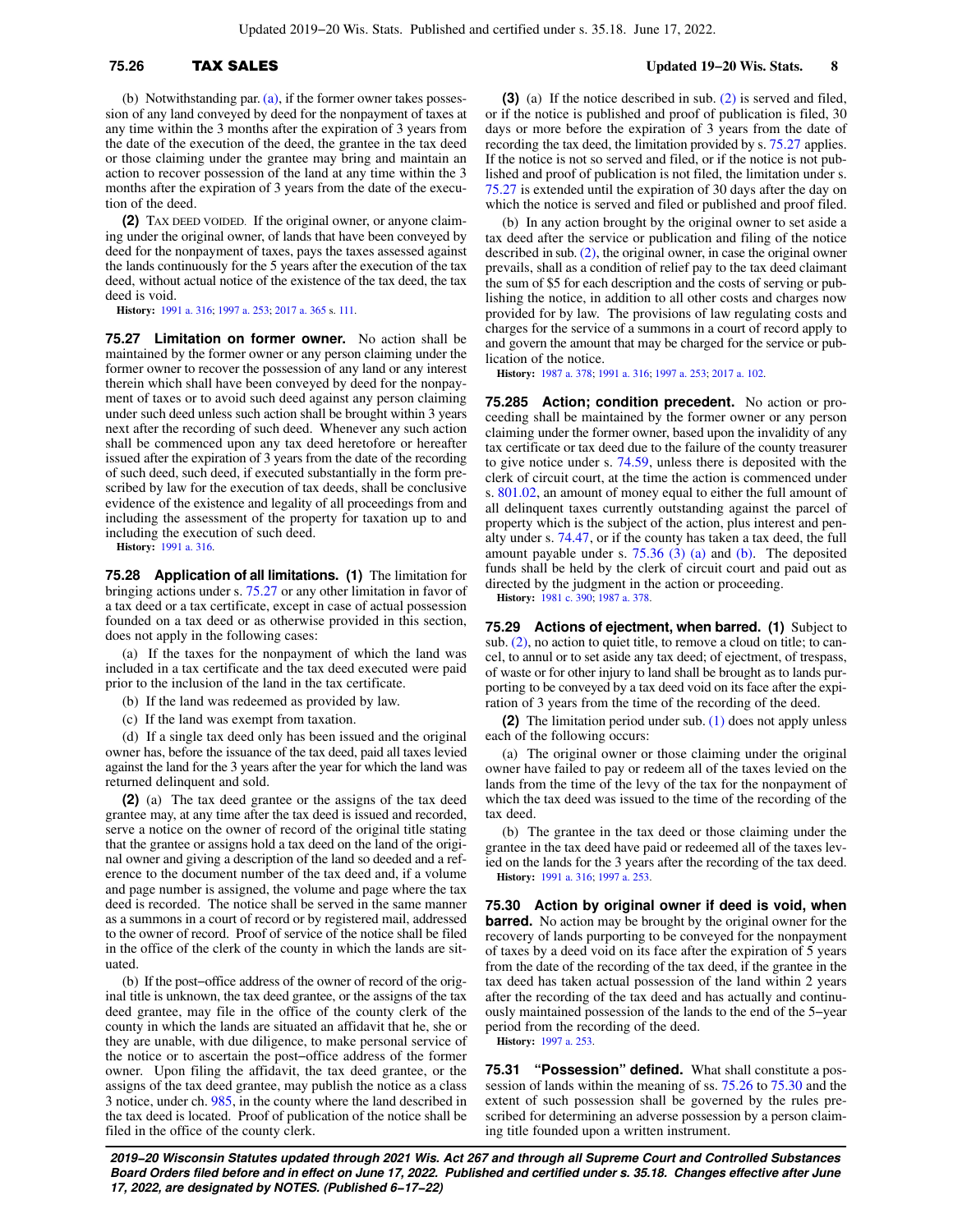**75.32 Taxation and sale of lands held by counties.** Real property upon which the county holds a tax certificate shall continue liable to taxation, but when a tax deed shall be issued to the county such property shall thereafter be exempt from taxation until the same is sold by the county. The county clerk shall annually, before February 1, furnish to the assessors of each town a list of the lands in such town exempt under this section. Nothing in this section shall be so construed as to apply to lands owned by minors or persons adjudged mentally incompetent.

**History:** [1977 c. 29](https://docs.legis.wisconsin.gov/document/acts/1977/29) s. [1647 \(6\);](https://docs.legis.wisconsin.gov/document/acts/1977/29,%20s.%201647) [1977 c. 83,](https://docs.legis.wisconsin.gov/document/acts/1977/83) [203](https://docs.legis.wisconsin.gov/document/acts/1977/203); [1987 a. 378.](https://docs.legis.wisconsin.gov/document/acts/1987/378)

**75.35 Sale of tax−deeded lands; purchase of adjacent lands. (1)** DEFINITION. In this section "tax−deeded lands" means lands which have been acquired by a county through enforcement of the collection of delinquent taxes by tax deed, foreclosure of tax certificate, deed in lieu of tax deed, action in rem under s. [75.521](https://docs.legis.wisconsin.gov/document/statutes/75.521) or other means.

**(2)** POWER OF COUNTY TO SELL TAX−DEEDED LANDS. (a) Except as provided in s. [75.69](https://docs.legis.wisconsin.gov/document/statutes/75.69), any county shall have the power to sell and convey its tax−deeded lands in such manner and upon such terms as the county board may by ordinance or resolution determine, including without restriction because of enumeration, sale by land contract, or by quitclaim or warranty deed with mortgage from vendee to secure any unpaid balance of the purchase price. Such mortgage may be foreclosed in the same manner as any other mortgage. The title to lands conveyed by land contract shall remain in the county until fully paid for and in the event of default in such payment the county may foreclose the land contract with costs and reasonable attorney fees. When such land contract runs to a person or private corporation, the lands therein conveyed shall be placed on the tax roll and be subject to taxation the same as though absolute title thereto was vested in the purchaser under such land contract. Such purchaser shall be liable to pay all taxes against such land and in the event of failure to make such payment the county may pay the same and add the sum so paid to the amount due on the land contract.

(c) Any conveyance by land contract or deed or satisfaction of mortgage shall be executed by the county clerk under the clerk's hand and the seal of the county.

(d) The county board may delegate its power to manage and sell tax−deeded lands to a committee constituted of such personnel and in such manner and compensated at such rate as the county board may by ordinance determine, provided that the compensation and mileage of county board members serving on such committee shall be limited and restricted as provided in s. [59.13 \(2\),](https://docs.legis.wisconsin.gov/document/statutes/59.13(2)) or the county board may delegate the power of acquisition, management and sale of tax−deeded lands or any part of such power to such officer and departments of the county as the county board may by ordinance determine. Such ordinance shall prescribe the policy to be followed in the acquisition, management and sale of tax−deeded land and shall prescribe generally the powers and duties of such committee, officers, departments, employees and agents. The county board is authorized to engage licensed real estate brokers and salespersons to assist in selling such lands and pay a commission for such service and to advertise such sale in such manner as it deems proper. The county board may appropriate such sums of money as may be necessary to carry out the provisions of this section.

(e) Any county acting either by its board or by delegated authority as provided in this section may sell and convey tax− deeded lands to the former owner or owners thereof and such conveyance shall not operate to revive any tax certificate lien or any other lien whatsoever which was cut off and rendered void by the tax deed, foreclosure of tax certificate, deed in lieu of tax deed, action in rem under s. [75.521](https://docs.legis.wisconsin.gov/document/statutes/75.521) or other means by which the county acquired title to such land, nor shall it revive the lien of any tax certificate or tax dated subsequently to the date on which the county acquired its title. The enactment into statute law of the provisions of this paragraph shall not be deemed an expression of legislative intent that the prior common law of this state was otherwise than as herein provided.

(f) If special assessments, as defined in s.  $75.36$  (1), levied on the tax−deeded land have not been settled in full under s. [74.29](https://docs.legis.wisconsin.gov/document/statutes/74.29) or otherwise paid to the taxing jurisdiction that levied the special assessments, the taxing jurisdiction may purchase the tax−deeded land by notifying the county of its intent to do so at any time within one year after the period of redemption has expired but prior to the date upon which the tax−deeded land is sold to another person by the county. The amount for which the tax−deeded land may be purchased shall be the sum of the following:

1. All expenses incurred by the county to obtain marketable title to the property, except that the time of county employees and officers may not be included in those expenses. The county may establish a reasonable estimate of the average cost to obtain marketable title to property which it may use instead of determining the actual costs for any parcel sold by the county.

2. All amounts of unpaid general property taxes, special assessments, special charges and special taxes levied against the property sold, including interest and penalties imposed under s. [74.47](https://docs.legis.wisconsin.gov/document/statutes/74.47) previously paid to taxing jurisdictions by the county.

3. Any withdrawal tax and any withdrawal fee due under s. [77.84 \(3\) \(b\)](https://docs.legis.wisconsin.gov/document/statutes/77.84(3)(b)).

4. Any unpaid special assessments or special charges that were not levied by the taxing jurisdiction purchasing the tax− deeded land. The county shall pay any amounts received under this subdivision to the taxing jurisdiction which levied the special assessment or special charge.

**(3)** PREFERENCE TO FORMER OWNER TO REPURCHASE. The county board may, at its option, by ordinance provide that in the sale of tax−deeded lands, the former owner who lost his or her title through delinquent tax collection enforcement procedure, or his or her heirs, may be given such preference in the right to purchase such lands as such ordinance shall provide. Such ordinance may provide that such sale be exempt from any or all provisions of s. [75.69](https://docs.legis.wisconsin.gov/document/statutes/75.69) if the net proceeds from the sale to the former owner as determined under s. [75.36 \(3\)](https://docs.legis.wisconsin.gov/document/statutes/75.36(3)) will be sufficient to pay all special assessments and special charges to which the property is subject, including interest imposed under s. [74.47](https://docs.legis.wisconsin.gov/document/statutes/74.47), or if the county settles in full with the taxing jurisdiction for special assessments, as defined in s. [75.36 \(1\),](https://docs.legis.wisconsin.gov/document/statutes/75.36(1)) to which the property is subject. Such ordinance shall not apply to tax−deeded lands which have been improved for or dedicated to a public use by the county subsequent to its acquisition thereof.

**(4)** PURCHASE OF ADJACENT LANDS. A county may purchase lands adjacent to tax−deeded lands in cases where the county board determines that such purchase will improve the salability of such tax−deeded lands or will create access to streets or highways for lands lacking such access.

**(7)** LIABILITY PRECLUDED. Absent fraud, no county is liable for acts or omissions associated with the sale of property under this section.

**History:** [1987 a. 27](https://docs.legis.wisconsin.gov/document/acts/1987/27), [378](https://docs.legis.wisconsin.gov/document/acts/1987/378); [1989 a. 104;](https://docs.legis.wisconsin.gov/document/acts/1989/104) [1993 a. 184](https://docs.legis.wisconsin.gov/document/acts/1993/184); [1995 a. 201](https://docs.legis.wisconsin.gov/document/acts/1995/201); [2003 a. 228.](https://docs.legis.wisconsin.gov/document/acts/2003/228)

**Cross−reference:** See s. [59.52 \(6\)](https://docs.legis.wisconsin.gov/document/statutes/59.52(6)) for power of county to direct county clerk to sell or contract for sale and conveyance of land owned by county, whether acquired by tax deed or otherwise.

An ordinance under sub. (3) allowed a mortgagor to reacquire foreclosed property free of the mortgage lien. Bank of Commerce v. Waukesha County, [89 Wis. 2d 715](https://docs.legis.wisconsin.gov/document/courts/89%20Wis.%202d%20715), [279 N.W.2d 237](https://docs.legis.wisconsin.gov/document/courts/279%20N.W.2d%20237) (1979).

**75.36 County acquisition and sale of property. (1)** DEFINITION. In this section, "special assessments" means unpaid installments of special assessments which were levied on real property prior to the date that the county acquired the real property by taking of a tax deed under this chapter. "Special assessments" includes amounts delinquent when the property became subject to a tax certificate, installments which became delinquent during the time the property is subject to a tax certificate and all installments payable after the date the county takes a tax deed under this chapter. "Special assessments" does not

**2019−20 Wisconsin Statutes updated through 2021 Wis. Act 267 and through all Supreme Court and Controlled Substances Board Orders filed before and in effect on June 17, 2022. Published and certified under s. 35.18. Changes effective after June 17, 2022, are designated by NOTES. (Published 6−17−22)**

### **9 Updated 19−20 Wis. Stats.** TAX SALES 75.36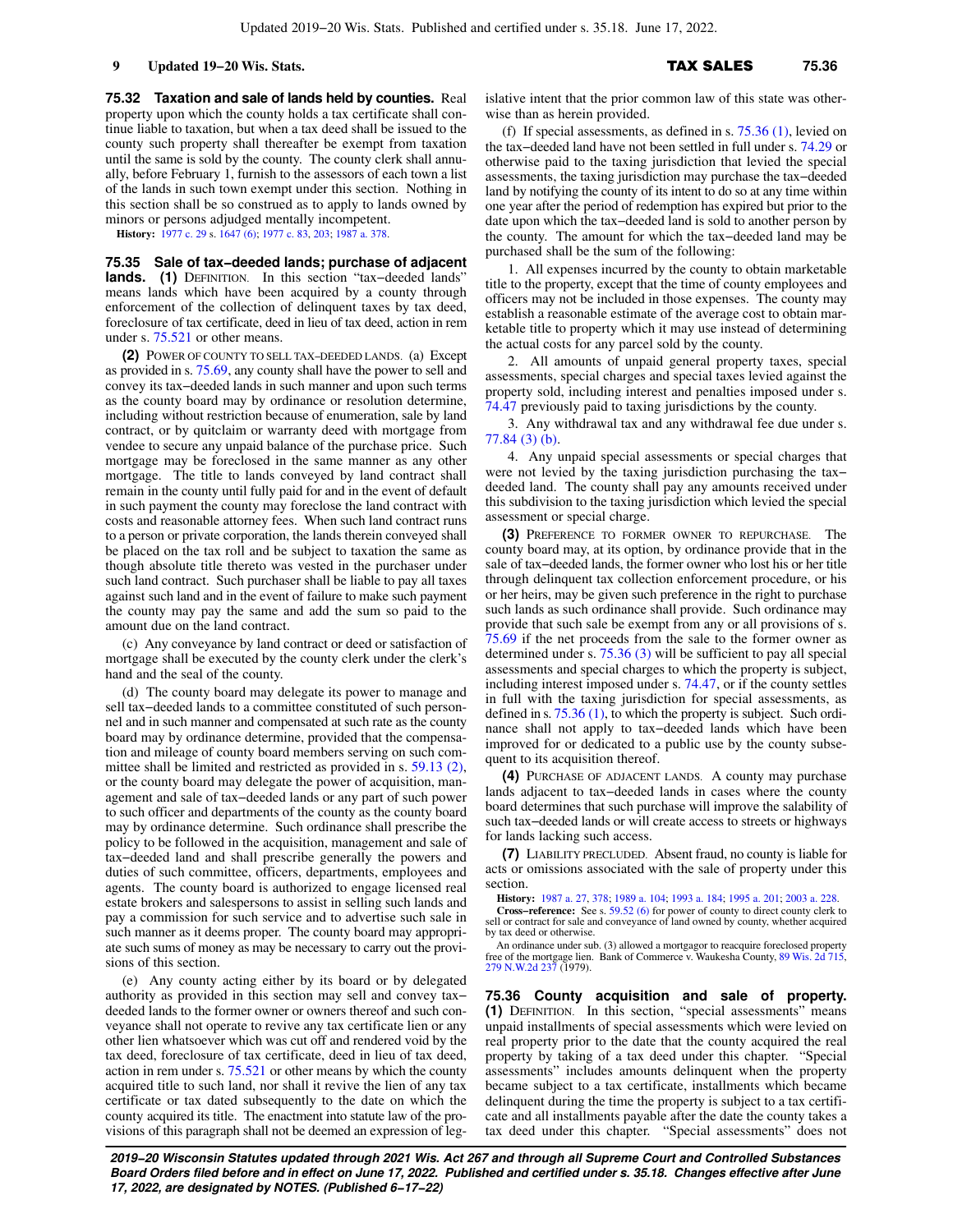include unpaid amounts of special assessments deferred under s. [66.0715 \(2\),](https://docs.legis.wisconsin.gov/document/statutes/66.0715(2)) unless the taxing jurisdiction has acted under s. [66.0715 \(2\) \(b\).](https://docs.legis.wisconsin.gov/document/statutes/66.0715(2)(b))

**(2)** ACQUISITION OF PROPERTY BY COUNTY, EFFECT ON LIABILI-TIES. (a) If property is acquired by a county taking a tax deed under this chapter, the county is not required to pay any special charges or special assessments until the property is sold by the county. In the case of lands designated as forest croplands or managed forest lands, the county is not required to pay any taxes under s. [77.04](https://docs.legis.wisconsin.gov/document/statutes/77.04) until the forest crop is cut. The liens of the tax certificate and of all general property taxes, special assessments, special charges and special taxes levied against the property shall merge in the county's title.

(b) If the county did not settle for unpaid special assessments or special charges under s. [74.29](https://docs.legis.wisconsin.gov/document/statutes/74.29), the county treasurer shall notify all taxing jurisdictions that the county has acquired the property under this chapter. Each taxing jurisdiction shall certify to the county treasurer the unpaid special assessments and special charges to which the property is subject.

(c) If the county's title to the lands taken by tax deed is adjudged to be void, the county shall reinstate any canceled taxes and any liens previously merged under par. [\(a\)](https://docs.legis.wisconsin.gov/document/statutes/75.36(2)(a)).

**(2m)** NOTICE; PROCEEDS. Upon acquisition of a tax deed under this chapter, the county treasurer shall notify the former owner, by registered mail or certified mail sent to the former owner's mailing address on the tax bill, that the former owner may be entitled to a share of the proceeds of a future sale. The county shall send to the former owner the proceeds identified in sub.  $(3)$  (c) minus any delinquent taxes, interest, and penalties owed by the former owner to the county in regard to other property and minus the actual costs of the sale as specified under sub.  $(3)$  (a) plus all amounts disbursed under sub.  $(3)$  (b) and [\(bm\)](https://docs.legis.wisconsin.gov/document/statutes/75.36(3)(bm)) and plus the amount of property taxes that would have been owed on the property for the year during which the sale occurs if the county had not acquired the property. If the county is unable to locate the former owner within 5 years following the mailing of the notice under this subsection, the former owner forfeits the right to any remaining equity in the property.

**(3)** DISTRIBUTION OF PROCEEDS OF SALE. If a county sells property that was acquired by taking of a tax deed under this chapter, the county treasurer shall do all of the following:

(a) Determine the net proceeds from the sale of the property by subtracting from the sale price all of the following:

1. The following costs, including personnel costs associated with them: foreclosure costs, record−keeping costs, legal costs, advertising costs and title insurance costs. A county may establish a reasonable estimate of the average costs under this subdivision incurred with respect to property sold after the taking of a tax deed which it may use instead of determining the actual costs for any parcel sold by the county.

1m. The following actual costs, including personnel costs associated with them: maintenance costs that are required for compliance with building codes or health orders, board−up costs, clean−up costs, demolition costs and all other costs that are reasonable and necessary to sell the property except costs under subd. [2.](https://docs.legis.wisconsin.gov/document/statutes/75.36(3)(a)2.)

2. The amount of real estate agent or broker fees paid for selling the property.

3. All amounts of unpaid general property taxes, special assessments, special charges and special taxes levied against the property sold, including interest and penalties imposed under s. [74.47](https://docs.legis.wisconsin.gov/document/statutes/74.47) previously paid to taxing jurisdictions by the county.

(b) From the net proceeds of the sale of the property, as determined under par. [\(a\),](https://docs.legis.wisconsin.gov/document/statutes/75.36(3)(a)) first pay any withdrawal tax and withdrawal fee due under s.  $77.84$  (3) (b) and then pay to taxing jurisdictions all special assessments and special charges to which the property is subject, including interest and any penalties imposed under s. [74.47](https://docs.legis.wisconsin.gov/document/statutes/74.47). If the net proceeds are not sufficient to pay all outstanding amounts due, the net proceeds shall be prorated to each taxing

jurisdiction based upon the ratio that the amount of all special assessments and special charges due that taxing jurisdiction bears to the amount of all special assessments and special charges levied against the property sold, including interest and any penalties imposed under s. [74.47.](https://docs.legis.wisconsin.gov/document/statutes/74.47) Amounts payable under this paragraph shall be paid to the taxing jurisdiction within 15 days after the last day of the month in which sale proceeds become available to the county.

(bm) From the net proceeds of the sale of the property, as deter-mined under par. [\(a\),](https://docs.legis.wisconsin.gov/document/statutes/75.36(3)(a)) pay off any lien placed on the property at the time of the foreclosure sale in accordance with the contract or law giving rise to the lien. If the net proceeds are not sufficient to pay all outstanding amounts due, the net proceeds shall be distributed to such lienholders in priority based upon the date of the lien, as determined by the circuit court for the county in which the property is located.

(c) Distribute any remaining net proceeds to the former owner, as provided under sub. [\(2m\).](https://docs.legis.wisconsin.gov/document/statutes/75.36(2m))

**History:** [1987 a. 378](https://docs.legis.wisconsin.gov/document/acts/1987/378) ss. [120](https://docs.legis.wisconsin.gov/document/acts/1987/378,%20s.%20120), [122;](https://docs.legis.wisconsin.gov/document/acts/1987/378,%20s.%20122) [1989 a. 104](https://docs.legis.wisconsin.gov/document/acts/1989/104); [1997 a. 72,](https://docs.legis.wisconsin.gov/document/acts/1997/72) [224;](https://docs.legis.wisconsin.gov/document/acts/1997/224) [1999 a. 150](https://docs.legis.wisconsin.gov/document/acts/1999/150) s. [672;](https://docs.legis.wisconsin.gov/document/acts/1999/150,%20s.%20672) [2001 a. 30](https://docs.legis.wisconsin.gov/document/acts/2001/30) s. [108](https://docs.legis.wisconsin.gov/document/acts/2001/30,%20s.%20108); [2003 a. 228;](https://docs.legis.wisconsin.gov/document/acts/2003/228) [2015 a. 358;](https://docs.legis.wisconsin.gov/document/acts/2015/358) [2021 a. 216](https://docs.legis.wisconsin.gov/document/acts/2021/216).

**75.365 Agreements as to delinquent taxes. (1) COUN-**TIES MAY ENTER. Written agreements may be entered into and be operative between a county and any town, city, village, metropolitan sewerage district or area, drainage district, or any other territory, area or district for the benefit of which any taxes may be levied, therein, upon prior authorization and approval thereof by the governing bodies thereof, providing for the disposition of liabilities of the county to such municipality upon or arising out of the return to said county of delinquent taxes; the disposition of tax certificates of which the county may be the holder or owner; the liabilities of the county arising by virtue of its acquiring such tax certificates, and the disposition of such liabilities; the taking of tax deeds by the county; the liabilities of the county arising out of the taking of such tax deeds and the disposition of such liabilities; the sale of the lands upon which such tax deeds are so taken, or both; and the determination and disposition of any and all liabilities of the county in respect to any of the foregoing.

**(2)** LIABILITY OF COUNTY LIMITED. Such agreements may include provisions that the county upon acting pursuant to such agreement and the provisions thereof shall not be accountable or liable for any amount greater than that realized by it upon the sale of said lands to which it takes tax deed thereunder or the amounts set forth in said agreement, and that in acting pursuant to such agreement the county shall not incur or be subjected to any liability to anyone except as therein set forth and that if such county should by reason of acting thereunder incur or be subjected to any other or different liability to pay or account in respect to such delinquent taxes, then such local municipality will reimburse the county for such excess liability and indemnify it against any loss or damage that the county may sustain by reason of acting pursuant to such agreement; provided, that the city, town or village entering into such agreement may make payment, settlement or compromise of special assessment bonds to preclude or relieve the county from being subjected to liability thereon.

**(3)** SALE UNDER AGREEMENT. In the event of such agreement the county may sell any of the land to which it takes tax deed pursuant thereto, and that the title conveyed by the county upon such sale shall be in fee simple and free and clear from all tax liens or claims arising out of delinquent special assessments, delinquent general taxes, or both, except delinquent special assessments, delinquent or unpaid general taxes, or both, returned to the county after such sale by the county. Such agreement may provide that the county may sell any land, to which it has taken tax deed thereunder, at private or public sale. The county or the local municipality in which the land is situated may purchase such land when sold by the county pursuant to such agreement.

**(4)** APPLICABILITY. This section shall be controlling and operative in respect to delinquent taxes authorized by the proper governing body to be imposed against lands, whether heretofore or hereafter returned delinquent, and the provisions hereof shall be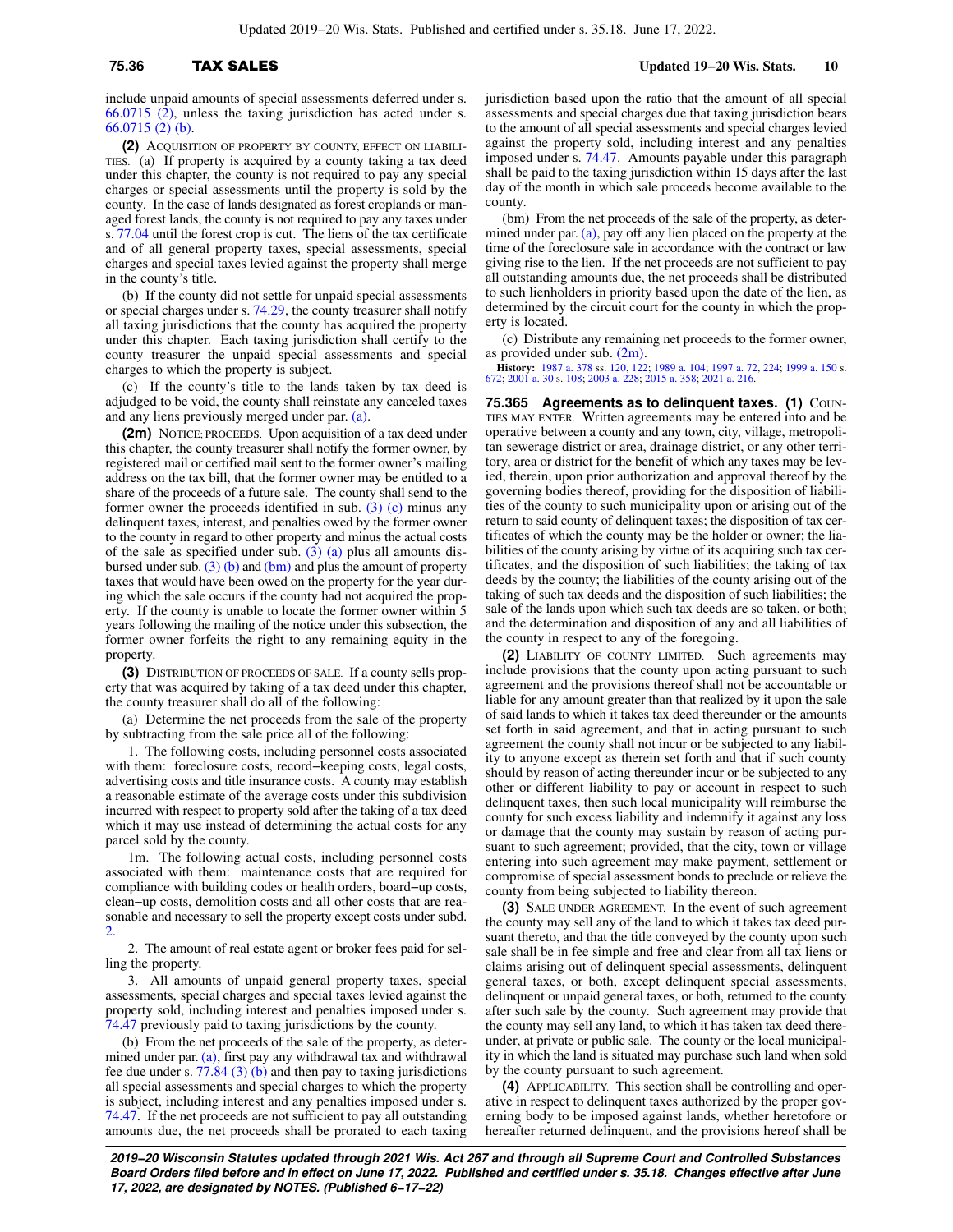applicable to such taxes, except that it does not repeal any of the provisions of the general statutes nor affect the applicability thereof to situations not covered herein.

**History:** [1987 a. 378](https://docs.legis.wisconsin.gov/document/acts/1987/378).

**75.37 Waste on land subject to a tax certificate. (1)** It shall be unlawful for any person or corporation to cut, destroy or remove any logs, wood or timber or any buildings, fixtures and other improvements assessed as real property from any land included in a tax certificate for the nonpayment of taxes while such taxes remain unpaid; and if any person shall cut, destroy or remove the same from such lands during the time aforesaid the county treasurer of the county in which such lands are situated shall issue a warrant under the treasurer's hand and seal to the sheriff, giving therein a description of such lands, the amount of such taxes, with interest and charges thereon then remaining unpaid and the years for which the same are unpaid, commanding such sheriff forthwith to seize such logs, wood, timber, buildings, fixtures and improvements, or materials salvaged therefrom, wherever the same may be found and to sell the same or a sufficient amount thereof to satisfy such taxes, with the interest and charges thereon and the costs of such seizure and sale.

**(2)** The sheriff shall receive such warrant and execute the same as therein directed, as in case of levy and sale on execution, and make return thereof with his or her doings thereon to the county treasurer within 60 days after the receipt of the same and pay over all money collected thereon to such treasurer.

**History:** [1987 a. 378](https://docs.legis.wisconsin.gov/document/acts/1987/378).

**75.375 Waste on lands subject to a tax certificate; penalty.** Any person who shall willfully, maliciously or wantonly injure, destroy or commit waste upon any lands, tenements, or anything appertaining thereto which has been included in a tax certificate for the nonpayment of taxes while such taxes remain unpaid may be fined not more than \$500 or imprisoned not more than 90 days or both.

**History:** [1987 a. 378](https://docs.legis.wisconsin.gov/document/acts/1987/378).

**75.377 Inspection of property subject to tax certificate.** A county may enter any real property for which a tax certificate has been issued under s. [74.57,](https://docs.legis.wisconsin.gov/document/statutes/74.57) or may authorize another person to enter the real property, to determine the nature and extent of environmental pollution, as defined in s. [299.01 \(4\).](https://docs.legis.wisconsin.gov/document/statutes/299.01(4)) **History:** [1993 a. 453](https://docs.legis.wisconsin.gov/document/acts/1993/453); [1995 a. 227](https://docs.legis.wisconsin.gov/document/acts/1995/227); [1999 a. 150](https://docs.legis.wisconsin.gov/document/acts/1999/150) s. [286](https://docs.legis.wisconsin.gov/document/acts/1999/150,%20s.%20286); Stats. 1999 s. 75.377.

**75.39 Action to bar former owner.** A county, as the grantee named in any deed made by a county clerk, which conveys lands subject to a tax certificate which has not been redeemed may, at any time within 3 years after the date of such conveyance, commence an action against the person or persons owning the lands described in such conveyance at the time the lands were included in the tax certificate upon which such conveyance was made, or any parcel thereof or interest therein, or against any person or persons claiming under such owner or owners, for the purpose of barring such former owner or owners and those claiming under them of all right, title, interest or claim in such lands.

**History:** [1987 a. 378](https://docs.legis.wisconsin.gov/document/acts/1987/378).

**75.40 Action, where and how brought.** Such action must be brought in the circuit court of the county in which the lands or some parcel of them, the title of which is sought to be barred by such action, are situated. The county, as plaintiff in such action, may include in its complaint all the lands described in such conveyance, or any separate parcel, or as many separate parcels thereof as it sees fit. The county shall make defendants of all persons who were the former owners of the several parcels of land included in the complaint or those claiming under them or claiming any interest therein.

**History:** [1987 a. 378](https://docs.legis.wisconsin.gov/document/acts/1987/378).

**75.41 Complaint.** The complaint in such action shall contain: a description of all the lands the title to which is sought to be barred by such action; a statement that the county claims title to such lands under a deed made by the county clerk and a copy of such deed; the name or names of the former owner or owners of the several tracts of land described therein or the names of the persons claiming under such owner or owners, specifying the persons claiming each separate parcel thereof; and the amount of all delinquent taxes at the time the deed was issued.

**History:** [1987 a. 378.](https://docs.legis.wisconsin.gov/document/acts/1987/378)

**75.42 Defense, answer. (1)** The defendants in such action may answer severally, or such of them as are jointly interested in any separate parcel or parcels of land described in the complaint may answer jointly, either to the whole complaint or to any separate cause of action stated therein, that the action thereon was not commenced within the time limited by s. [75.39;](https://docs.legis.wisconsin.gov/document/statutes/75.39) that the lands described in such complaint or some part or parts thereof to which the defendant or defendants so answering claim title or some interest therein were not liable to taxation at the time the tax for the nonpayment of which the land was included in a tax certificate and conveyed as specified in the complaint was levied; or that the tax for the nonpayment of which said lands purport to have been included in a tax certificate was in fact paid before the land was included in the certificate; or that the land was redeemed as provided by law; or that the deed, a copy of which is set forth in the complaint, was never executed by the officer whose name is subscribed thereto; or that the lands described in the complaint or some part thereof were improved, occupied or cultivated as described in s. [75.12 \(1\)](https://docs.legis.wisconsin.gov/document/statutes/75.12(1)), and that no notice was served upon the defendant or owner or occupant, as required by s. [75.12,](https://docs.legis.wisconsin.gov/document/statutes/75.12) and no other defense to such action shall be set up by any defendant or defendants unless the defendant or defendants setting up the same shall, at the time of filing the answer, deposit with the clerk of the court in which such action is pending, for the use of the county as plaintiff in such action, the amount of all delinquent taxes, plus interest and penalty, due on the parcel or parcels of land as to which they defend, at the time the deed was issued, together with interest thereon at the rate of 8 percent per year from the date of the tax certificate upon which such deed was issued; and shall state in the answer the fact that such deposit has been made, and the amount thereof, and that such defendant is ready to pay such portion of the costs and disbursements in the action as shall be adjudged just and reasonable, in case the county shall elect to receive such deposit and release to said defendant or defendants the parcel or parcels of land on account of which such deposit is made; and any defendant or defendants making the deposit and offer aforesaid may set up in their answer any other matter of defense which will avoid such deed; but no answer merely alleging the defendant's title, or denying the county's title to the lands described in such complaint, or any part or parcel thereof, or which merely alleges that the deed to the county is void shall be a sufficient answer; but every answer shall state specifically the grounds on which the defendant or defendants rely for avoiding the deed of the county.

**(2)** The defendant may, in all cases within the time limited by law for answering the complaint, execute and deliver to the county a quitclaim deed of the lands described in the complaint, conveying all the right, title and interest of such defendant at the time of the commencement of the suit; or may, within such time, either after having delivered such deed or without such delivery, answer disclaiming any title to the land in question at the time of the commencement of the suit, in either of which cases the county shall not recover costs personally against any such defendant who quitclaims as aforesaid or who shall establish such disclaimer upon the trial of such action. In no case shall costs be taxed as a personal claim against any defendant for attorney fees in excess of \$25.

**History:** [1979 c. 110](https://docs.legis.wisconsin.gov/document/acts/1979/110) s. [60 \(13\);](https://docs.legis.wisconsin.gov/document/acts/1979/110,%20s.%2060) [1987 a. 378](https://docs.legis.wisconsin.gov/document/acts/1987/378).

**75.43 Election to receive deposit; costs.** The county may, at any time within 20 days after receiving an answer showing that a deposit has been made by any defendant or defendants as provided in s. [75.42,](https://docs.legis.wisconsin.gov/document/statutes/75.42) give notice to such defendant or defendants that it elects to receive such deposit and that it will, at a time speci-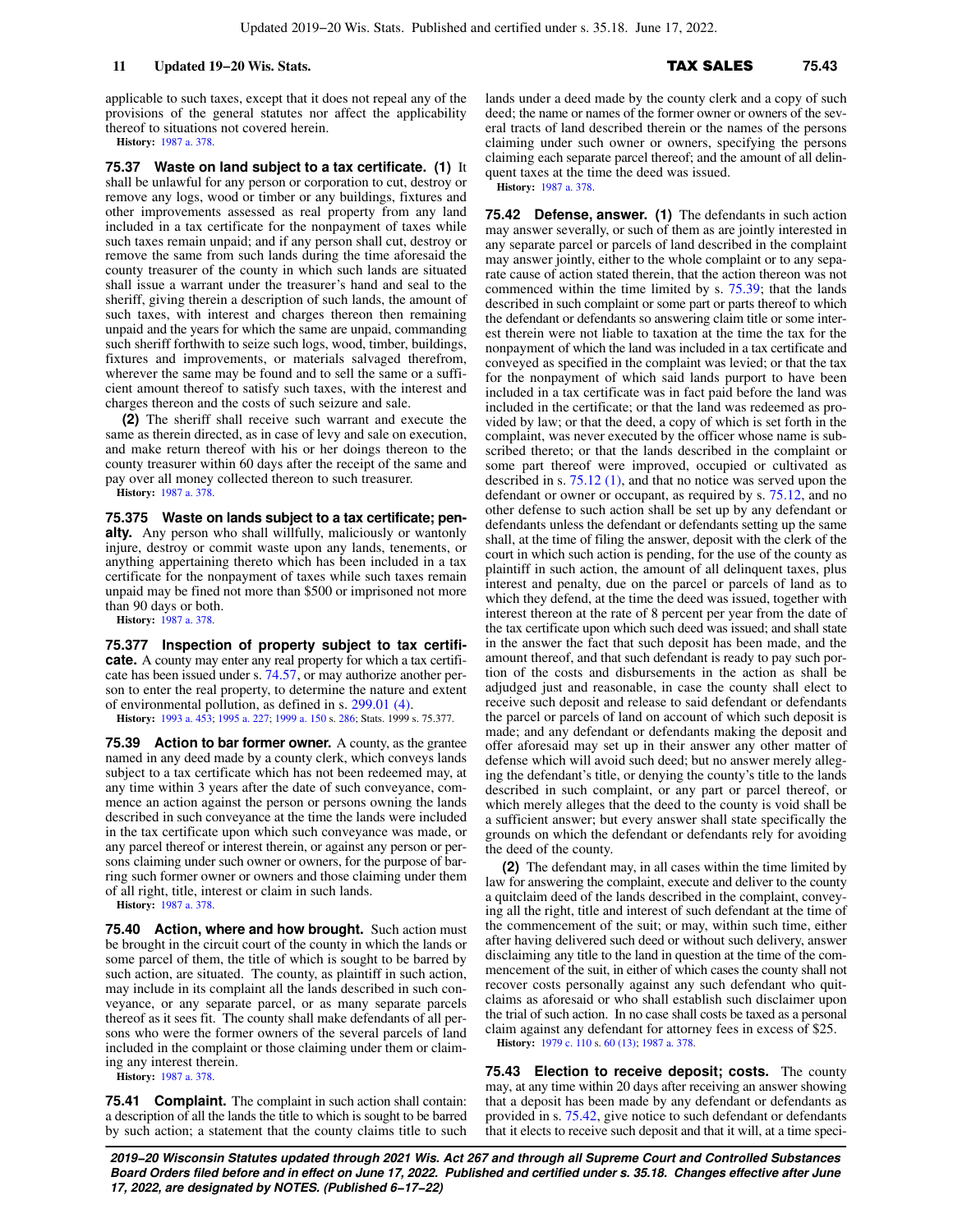fied in such notice, apply to the clerk of the circuit court, circuit judge or a circuit court commissioner to adjust the costs and disbursements which said defendant or defendants ought to pay, and that upon the payment of the costs and disbursements so adjudged the county will release to such defendant or defendants all right, title and claim which it has to the parcel or parcels of land on account of which the deposit is made by virtue of any deed made for the nonpayment of taxes; and unless the costs are paid within 20 days after the same shall have been so adjusted the clerk of the court shall, upon presentation of an affidavit showing the nonpayment thereof, enter judgment therefor in favor of the county and against the defendant, which shall be enforced as other money judgments.

**History:** [1987 a. 378](https://docs.legis.wisconsin.gov/document/acts/1987/378); [2001 a. 61.](https://docs.legis.wisconsin.gov/document/acts/2001/61)

**75.44 Release.** On the payment of the costs by such defendant or defendants or the collection thereof the county shall execute a release to said defendant or defendants of all such right, title, interest or claim in said parcel or parcels of lands, duly acknowledging the same, and deliver it to the said defendant or defendants; and thereupon said action shall be discontinued as to the said parcel or parcels of land so released.

**History:** [1987 a. 378](https://docs.legis.wisconsin.gov/document/acts/1987/378).

**75.45 Deed as evidence.** In any action maintained under the provisions of this chapter the production of a deed, a copy of which is set forth in the complaint substantially in the form prescribed by law or a certified copy of the record thereof, shall be presumptive evidence of an absolute title in fee simple in the county, as the grantee therein named or its assigns in and to the land therein described.

**History:** [1987 a. 378](https://docs.legis.wisconsin.gov/document/acts/1987/378).

**75.46 Trial; defendant's interest.** All issues of fact and of law joined in any such action shall be tried by the court unless the court shall otherwise direct or unless a party to an issue of fact in any such action shall demand a trial by jury, in which case such issues shall be tried by jury as other issues of fact; and on the trial of every such action every defendant shall be deemed to have a redeemable interest in all the lands described in the county's complaint in respect to which any relief or judgment is sought against such defendant, unless it be otherwise alleged therein.

**History:** [1987 a. 378](https://docs.legis.wisconsin.gov/document/acts/1987/378).

**75.47 Separate trials.** The trial of any issue of fact or of law in such action joined with any defendant or defendants claiming title to and defending as to any separate parcel or parcels of land shall be had separately and a separate judgment may be rendered on such issue.

**75.48 Effect of judgment.** If a judgment shall be rendered either for want of an answer or upon the trial of an issue of law or fact in favor of the county and against the defendants claiming such lands or against a defendant or defendants claiming any separate parcel or parcels thereof, such judgment shall forever bar such defendants and all others claiming under them, after the filing of a notice of the pendency of such action as provided by law, from all right, title or interest in said lands or in such separate parcel or parcels thereof.

**History:** [1987 a. 378](https://docs.legis.wisconsin.gov/document/acts/1987/378).

**75.49 Judgment for defendant.** If in any such action judgment be rendered in favor of any defendant claiming any parcel or parcels of said lands or interest therein, such judgment shall adjudge that there be released to such defendant all the county's right, title or claim, at the time of the commencement of the action, by virtue of any deed made for the nonpayment of taxes to the land or interest as to which such judgment is rendered, and that the defendant recover the defendant's costs and disbursements in the action; and the money, if any, deposited by such defendant upon answering shall be applied in payment of such costs, and the surplus of such deposit, if any, shall be paid to the county. **History:** [1987 a. 378.](https://docs.legis.wisconsin.gov/document/acts/1987/378)

**75.50 Unknown owners.** If the county as plaintiff in such action cannot ascertain who are the proper persons to make defendants as to any tract or parcel of land described in the complaint, it may allege the fact in the complaint and they may be proceeded against as nonresident defendants and shall be described in the proceedings as unknown owners. **History:** [1987 a. 378.](https://docs.legis.wisconsin.gov/document/acts/1987/378)

**75.52 Judgment a bar, when.** No such action shall be commenced by any person under the provisions of this chapter after a judgment shall have been rendered against that person in any action founded on such tax deed commenced by that person or those under whom that person claims for the recovery of the possession of the lands described in such deed or any part thereof, nor after a judgment shall have been rendered against that person in an action brought by the former owner to recover possession of the lands described in such deed or any part thereof.

**History:** [1991 a. 316.](https://docs.legis.wisconsin.gov/document/acts/1991/316)

**75.521 Foreclosure of tax liens by action in rem. (1)** DEFINITIONS. Wherever used or referred to in this section, unless a different meaning clearly appears from the context:

(a) "County" means one of the counties of the state of Wisconsin.

(b) "Tax lien" means the lien or interest evidenced by any tax certificate upon which a tax deed may be applied for as provided by law.

(c) "Treasurer" means the treasurer of a county.

**(2)** APPLICATION OF THIS SECTION. (a) *Adoption of method.* Notwithstanding the provisions of any other general, special or local law relating to foreclosure of tax certificates, taking of tax deeds upon tax certificates, and perfecting such tax deed title by bar former owner action or quiet title action, or conveyance from former owners of any interest in said lands, the governing body of any county may elect to enforce the collection of tax liens, the taking of tax title in the name of such county to tax delinquent lands and the perfecting of such tax title in the county in the cases where this section applies by means of the methods provided for in this section. Such election shall be evidenced by an ordinance to such effect in substantially the following form:

"ORDINANCE ELECTING TO PROCEED UNDER SECTION 75.521 Wis. Stats. IN RELATION TO

THE ENFORCEMENT OF COLLECTION OF TAX LIENS.

The county board of supervisors of the county of .... do ordain as follows:

From and after .... (*here insert dates*) the .... (*here insert name of county*) elects to adopt the provisions of section 75.521 Wis. Stats. for the purpose of enforcing tax liens in such county in the cases where the procedure provided by such section is applicable."

Upon the adoption of such ordinance, the provisions of this section shall be applicable to such county and the treasurer need not, thereafter, proceed upon its tax certificates in cases where this section is applicable in any of the other methods provided by ch. [75](https://docs.legis.wisconsin.gov/document/statutes/ch.%2075) or its charter provisions but may do so at the treasurer's option.

(b) *Rescission of election to operate under section 75.521.* Any county, after at least one year from the adoption of such ordinance, may rescind such election by an ordinance to such effect, which ordinance shall be adopted in the same manner as the original ordinance. Upon the adoption of a rescinding ordinance, the provisions of this section shall cease to be applicable to such county.

(c) *Saving clause.* Neither the election to adopt s. [75.521](https://docs.legis.wisconsin.gov/document/statutes/75.521) nor the election to rescind the same shall affect any action or proceeding for foreclosure of the tax lien commenced prior to such elec-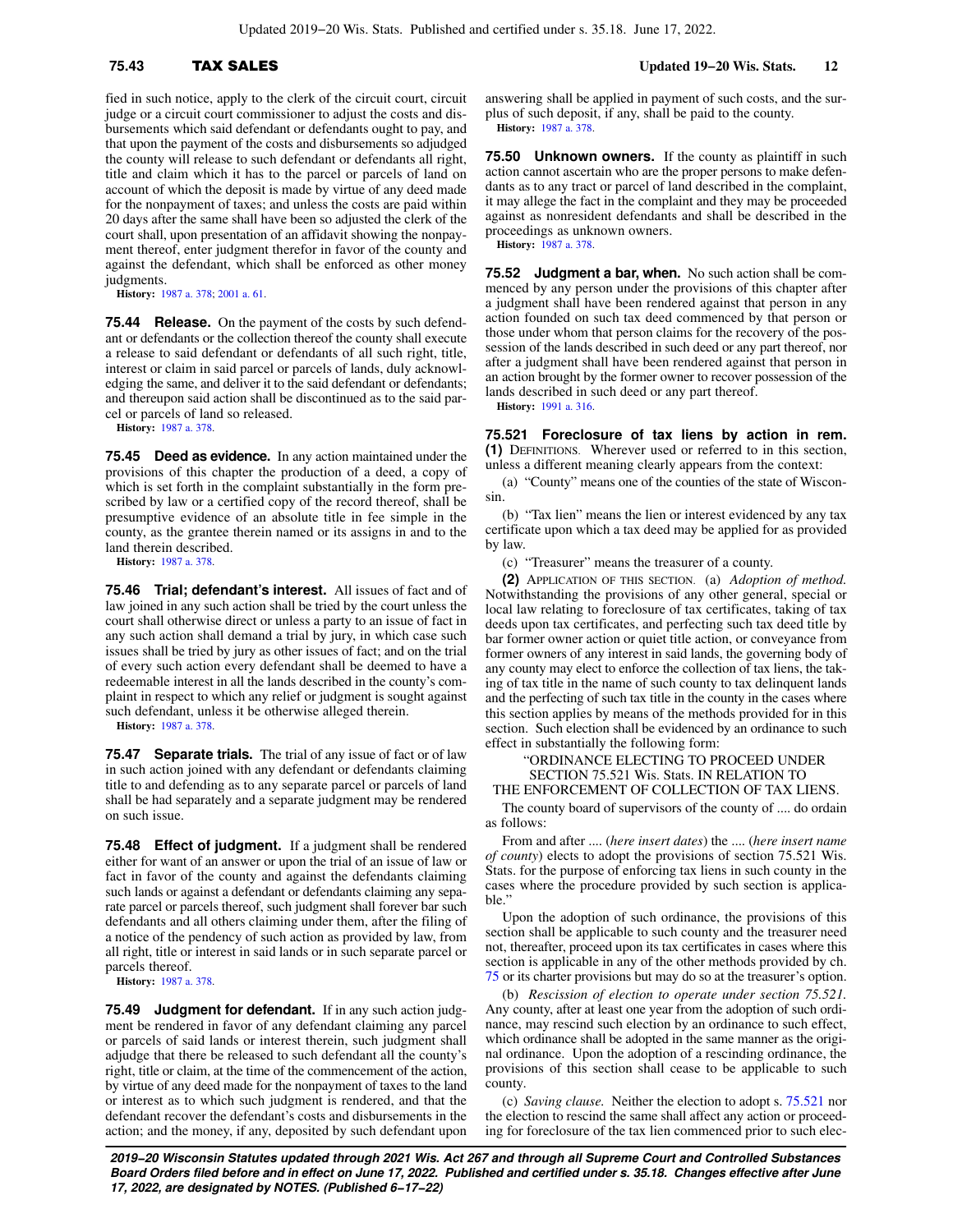tion or rescission and such action or proceeding may be continued in the same manner as though such election or rescission had not been made.

(d) *Provisions of in rem method supersede.* Whenever any county shall have adopted this section and is using the procedure herein provided, the provisions of this section shall, with respect to the particular tax liens being collected, supersede the provisions of all general, special or local laws relating to the collection of tax liens by such county in conflict therewith, provided that nothing contained in this subsection nor any use made of the procedure provided in this section shall prevent the use of other procedures provided for in other sections of the statutes in the collection of other tax liens at the option of the county treasurer.

**(3)** COMMENCEMENT OF PROCEEDING TO FORECLOSE TAX LIEN. (a) Whenever any land has been included in a tax certificate, the treasurer may file in the office of the clerk of the circuit court of the county, one or more lists of parcels of property affected by unpaid tax liens as shown on the tax certificates in the treasurer's office. The treasurer may file the list when any of the following time periods elapses after the date of the tax certificate:

1. One year, if razing, removing and restoration of the site to a dust−free and erosion−free condition costs incurred by any city or village are included in the amount due for taxes.

2. One year, if the tax certificate is held by any city authorized to proceed under s. [74.87](https://docs.legis.wisconsin.gov/document/statutes/74.87) or by any county that has a population of 750,000 or more.

4. Two years, if none of the conditions specified in subds. [1.](https://docs.legis.wisconsin.gov/document/statutes/75.521(3)(a)1.) and [2.](https://docs.legis.wisconsin.gov/document/statutes/75.521(3)(a)2.) applies.

(am) The parcels shall be numbered consecutively in the list prepared under par. [\(a\)](https://docs.legis.wisconsin.gov/document/statutes/75.521(3)(a)). The list shall be known as the "List of Tax Liens of .... County Being Foreclosed by Proceeding in Rem .... (year) No. ...." and shall bear the following caption:

"STATE OF WISCONSIN

CIRCUIT COURT

.... COUNTY

In the matter of the foreclosure of tax liens under section 75.521 Wisconsin Statutes by .... County, List of Tax Liens for .... (year), Number ....". The list shall contain as to each parcel, the following:

1. A brief description sufficient to identify each parcel affected by such tax lien. The description shall state the lot, block and section number of any parcel upon any tract, the plat or map of which is recorded and filed in the office of the register of deeds of such county. If the lands be unplatted an engineer's metes and bounds description shall be a sufficient description.

2. The name or names of the last owner or owners and mortgagee or mortgagees of the parcel as the ownership or mortgage interest appears of record in the office of the register of deeds of the county in which the parcel is situated, and the state of Wisconsin if it has a determined but unpaid death tax lien, a filed, nonoutlawed income or franchise tax warrant or a judgment entered in the judgment and lien docket, all in the county where the parcel is situated.

3. A statement of the amount of the principal sum of each tax lien in the hands of the county treasurer, together with the date from which and the rate at which interest shall be computed on said principal sum.

4. A petition to the court for judgment vesting title to each of said parcels of land in the county, as of the date of entry of judgment and barring any and all claims whatsoever of the former owner or any person claiming through and under the former owner since the date of filing the list of tax liens in the office of the clerk of the circuit court.

5. The names of all municipalities, other than the foreclosing county, having any right, title or interest in the land or in the tax liens or in the proceeds thereof.

(b) Such list of tax liens shall be verified by the affidavit of the county treasurer and shall be posted in the treasurer's office. The filing of such list of tax liens in the office of the clerk of the circuit court shall constitute and have the same effect as the filing and recording in the office of the register of deeds of such county of a separate and individual notice of the pendency of such proceeding as to each parcel described in such list, and likewise, not withstanding any other provision of law, shall constitute the commencement of a special proceeding by the county against each parcel of real estate therein described and have the same effect as the filing or recording of an individual and separate petition or complaint by the county against each parcel of real estate therein described to enforce the payment of the tax liens against such property.

(c) A copy of the petition and so much of the list of tax liens as shall include the description of a particular parcel shall be mailed by registered or certified mail, return receipt requested, by the county treasurer to the last−known post−office address of each owner and mortgagee of record, the state of Wisconsin in the instances specified in par. [\(am\) 2.,](https://docs.legis.wisconsin.gov/document/statutes/75.521(3)(am)2.) and to each municipality, other than the foreclosing county, having any right, title or interest in the land or in the tax liens or the proceeds thereof. An affidavit of the treasurer setting forth the names of the owners, mortgagees, the state of Wisconsin in the proper case and municipalities for whom a post−office address has been ascertained, giving the addresses and stating that notice was mailed, giving the date of mailing, and stating that no present post−office address was ascertainable for the other owners and mortgagees, shall be filed and constitute full compliance with this paragraph.

**(3m)** EXTENDED TIME FOR FORECLOSING TAX LIENS. (a) In this subsection:

1. "Dwelling" means any building that contains one or 2 dwelling units and any land included with that building in the same entry on the tax roll.

2. "Dwelling unit" means a structure or that part of a structure used as a home, residence or sleeping place by one person or by 2 or more persons maintaining a common household, to the exclusion of all others.

(b) The common council of any city authorized to proceed under s. [74.87](https://docs.legis.wisconsin.gov/document/statutes/74.87) may by ordinance direct its treasurer to defer the foreclosure of tax liens on dwellings. The ordinance shall designate the period of time that the foreclosure of tax liens shall be deferred after the one−year period provided under sub. [\(3\) \(a\) 1.](https://docs.legis.wisconsin.gov/document/statutes/75.521(3)(a)1.) and [2.](https://docs.legis.wisconsin.gov/document/statutes/75.521(3)(a)2.) The deferral period may not exceed 2 years. The deferral shall apply to those delinquent taxes and assessments incurred while the dwelling was owned and occupied by the person who owns and occupies the building at the beginning of the deferral period. If the owner ceases to occupy the dwelling during the deferral period, the city treasurer shall foreclose the tax lien on the dwelling as soon as practicable. A city adopting an ordinance under this subsection may require the dwelling owner to submit proof that the owner is eligible for a deferral under this subsection.

**(4)** DUTY OF THE CLERK OF CIRCUIT COURT. Each clerk of the circuit court with whom the list of tax liens is filed shall index it by year and list number, and alphabetically by the names of those set forth in the list, under sub.  $(3)$  (am) 2., in a separate record kept for that purpose and the clerk shall be entitled to a fee of \$3 for receiving, filing and indexing of each such list, in lieu of any other fees to which he or she might otherwise be entitled for those services. The circuit court of the county in which the delinquent list is filed has jurisdiction of the proceeding authorized by this section.

**(5)** RIGHTS OF PERSONS HAVING AN INTEREST IN PARCELS OF LAND AFFECTED BY TAX LIENS. Every person, including any municipal taxing district other than the county, having any right, title or interest in, or lien upon, any parcel described in such list may redeem such parcel by paying all of the sums mentioned in such list of tax liens together with interest thereon and the reasonable costs that the county incurred to initiate the proceedings under sub. [\(3\)](https://docs.legis.wisconsin.gov/document/statutes/75.521(3)) plus the person's share of the reasonable costs of publication under sub.  $(6)$ , or such portion thereof as is due for the interest therein or part thereof owned by such person which amount shall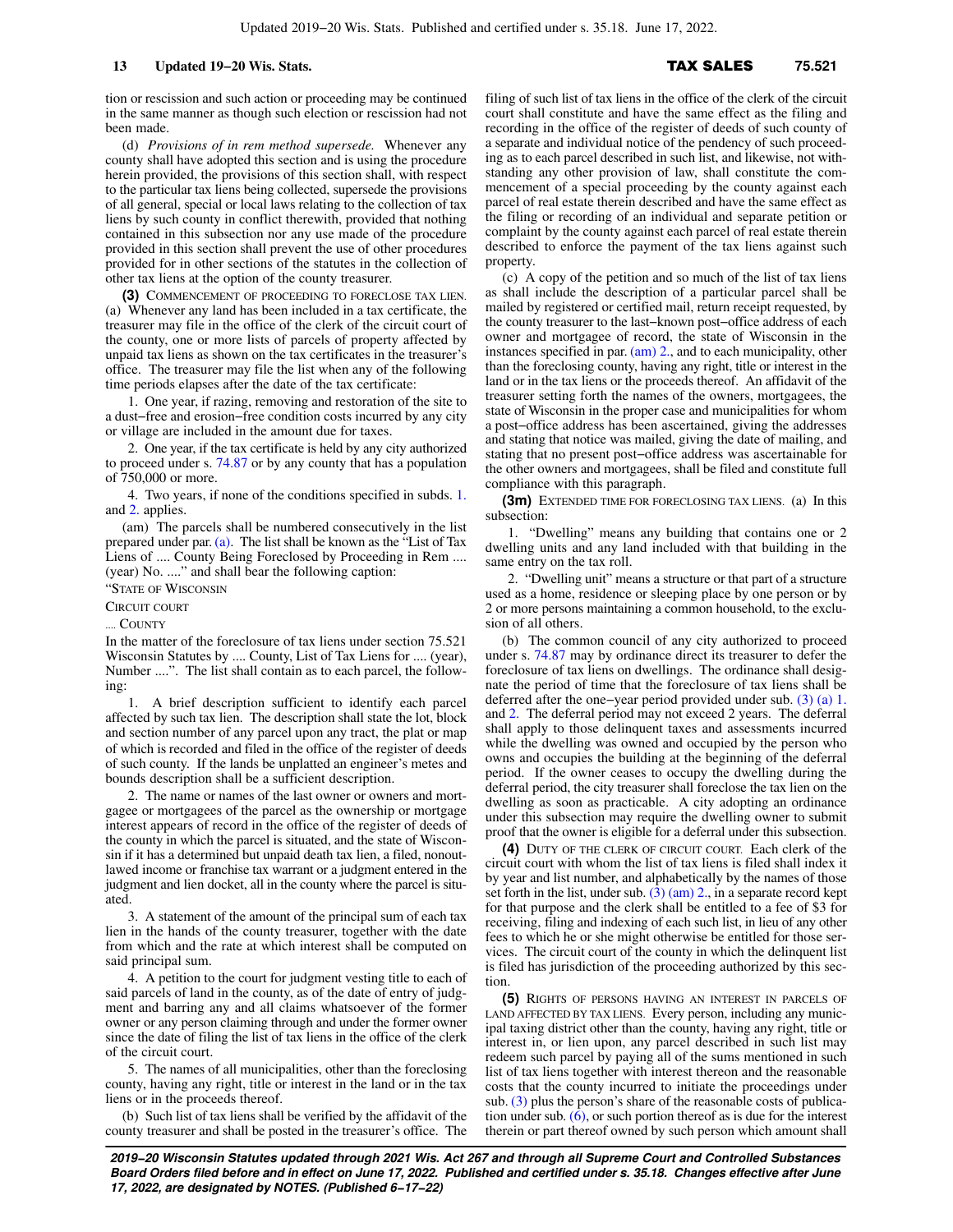be determined by the county treasurer on application, before the expiration of the redemption period mentioned in the notice published pursuant to sub. [\(6\),](https://docs.legis.wisconsin.gov/document/statutes/75.521(6)) or may serve a verified answer upon the county treasurer of such county, as provided in sub. [\(7\)](https://docs.legis.wisconsin.gov/document/statutes/75.521(7)). The caption of such answer shall contain a reference to the number or numbers of the parcels concerned as shown by the treasurer's list. Such answer must be served on said county treasurer and filed in the office of the clerk of the circuit court within 30 days after the date mentioned in the notice published pursuant to sub. [\(6\),](https://docs.legis.wisconsin.gov/document/statutes/75.521(6)) as the last day for redemption. In the event of the failure to redeem or answer by any person having the right to redeem or answer within the time herein limited, such person, and all persons claiming under and through that person, from and after the date of the filing of said list of tax liens with the clerk of the circuit court, shall be forever barred and foreclosed of all his or her right, title and interest in and to the parcel described in such list of tax liens and a judgment in foreclosure may be taken as herein provided. Upon redemption as permitted by this section, the person redeeming shall be entitled to a certificate evidencing such redemption from the county treasurer of such county, describing the property in the same manner as it is described in such list of tax liens and the fact of such redemption shall be noted upon the tax rolls in the office of the county treasurer, who shall file a certified copy of such redemption certificate with the clerk of the circuit court and upon such filing, such clerk shall note the word "Redeemed" and the date of such filing opposite the description of said parcel on such list of tax liens. Such notation shall operate to cancel the notice of pendency of proceeding with respect to such parcel or such portion thereof. The person so redeeming shall be entitled to add the amount paid in redemption to the face amount of any lien which the person may have against said lands and to have interest thereon until paid.

**(6)** PUBLIC NOTICE OF IN REM PROCEEDING. Upon the filing of such list in the office of the clerk of the circuit court, the county treasurer forthwith shall prepare a notice that such list of tax liens and petition has been so filed and a copy thereof posted in the office of said county treasurer. The treasurer shall cause such notice, together with the list of tax liens and petition, to be published as a class 3 notice, under ch. [985](https://docs.legis.wisconsin.gov/document/statutes/ch.%20985). Such notice shall be in substantially the following form:

## NOTICE OF COMMENCEMENT OF PROCEEDING IN REM TO FORECLOSE TAX LIENS BY .... COUNTY

(Here insert list of tax liens and petition as filed in office of clerk of the circuit court.)

TAKE NOTICE That all persons having or claiming to have any right, title or interest in or lien upon the real property described in the list of tax liens, No. ...., on file in the office of the clerk of the circuit court of .... county, dated ...., and hereinabove set forth, are hereby notified that the filing of such list of tax liens in the office of the clerk of the circuit court of .... county constitutes the commencement by said .... county of a special proceeding in the circuit court for .... county to foreclose the tax liens therein described by foreclosure proceeding in rem and that a notice of the pendency of such proceeding against each piece or parcel of land therein described was filed in the office of the clerk of the circuit court on .... (insert date). Such proceeding is brought against the real property herein described only and is to foreclose the tax liens described in such list. No personal judgment will be entered herein for such taxes, assessments or other legal charges or any part thereof.

TAKE FURTHER NOTICE That all persons having or claiming to have any right, title or interest in or lien upon the real property described in said list of tax liens are hereby notified that a certified copy of such list of tax liens has been posted in the office of the county treasurer of .... county and will remain posted for public inspection up to and including .... (*here insert date at least 8 weeks from the date of the first publication of this notice*) which date is hereby fixed as the last day for redemption.

TAKE FURTHER NOTICE That any person having or claiming to have any right, title or interest in or lien upon any such parcel may, on or before said .... (*insert redemption final date*), redeem such delinquent tax liens by paying to the county treasurer of .... county, the amount of all such unpaid tax liens and in addition thereto, all interest and penalties which have accrued on said unpaid tax liens, computed to and including the date of redemption, plus the reasonable costs that the county incurred to initiate the proceedings plus the person's share of the reasonable costs of publication under sub. (6).

> .... County By ....

County Treasurer

**(7)** RIGHT OF PERSON HAVING AN INTEREST IN OR LIEN UPON PAR-CELS DESCRIBED IN LIST OF TAX LIENS, TO ANSWER PETITION. (a) Every person having any right, title or interest in or lien upon any parcel described in such list of tax liens, may serve a duly verified answer upon the county treasurer for such county, setting forth in detail, the nature and amount of that person's interest and objecting to the proposed foreclosure upon one or more of the following grounds only:

1. That the lands in which such person is interested, described in such list of tax liens, were not liable to taxation, special assessment, special charge or special tax at the time the tax, special assessment, special charge or special tax for the nonpayment of which the tax lien arises, was levied.

2. That the tax, special assessment, special charge or special tax for the nonpayment of which said tax lien arises, was in fact paid before the last day of the redemption period provided by law.

3. That the tax lien is barred by the statute of limitations.

(b) No other defense to the petition of said county set forth in such tax list, shall be set up. Such answer must be filed in the office of the clerk of the circuit court and served upon the county treasurer of such county within 30 days after the date hereinabove mentioned, as the last date for redemption.

**(8)** DUTY OF THE COURT TO ENTER JUDGMENT IN DEFAULT CASES. In the event of the failure to redeem or answer by any person having the right to redeem or answer as hereinabove provided, such person and all persons claiming under and through that person, from and after the date of the filing of the list of tax liens in the office of the clerk of the circuit court of the county, shall be forever barred and foreclosed of all right, title and interest and equity of redemption in and to the parcel described in such list of the tax liens, and upon filing of an affidavit of such default or failure of redemption by the county treasurer of such county, the court in which such list of tax liens is filed, shall render final judgment ordering and adjudging that the county is vested with an estate in fee simple absolute in such lands, subject, however, to all unpaid taxes and charges which are subsequent to the latest dated valid tax lien appearing on the list specified in sub.  $(3)$  (b) and to recorded restrictions as provided by s. [75.14 \(4\)](https://docs.legis.wisconsin.gov/document/statutes/75.14(4)) and all persons, both natural and artificial, including the state of Wisconsin, infants, individuals adjudicated incompetent, absentees, and nonresidents who may have had any right, title, interest, claim, lien or equity of redemption in such lands, are forever barred and foreclosed of such right, title, interest, claim, lien or equity of redemption. Such judgment shall be deemed to be based on the latest dated valid tax lien appearing on the list of tax liens. No personal judgment shall be entered against any person having or claiming to have any right, title or interest in or lien upon said lands. Such judgment shall have the effect of the issuance of a tax deed or deeds and of judgment to bar former owners and quiet title thereon.

**(9)** FILING OF AFFIDAVIT. All affidavits of filing, publication, posting, mailing or other acts required by this section, shall be made by the person performing such acts and shall be filed in the office of the clerk of the circuit court of the county in which the property subject to such tax lien is situated and shall, together with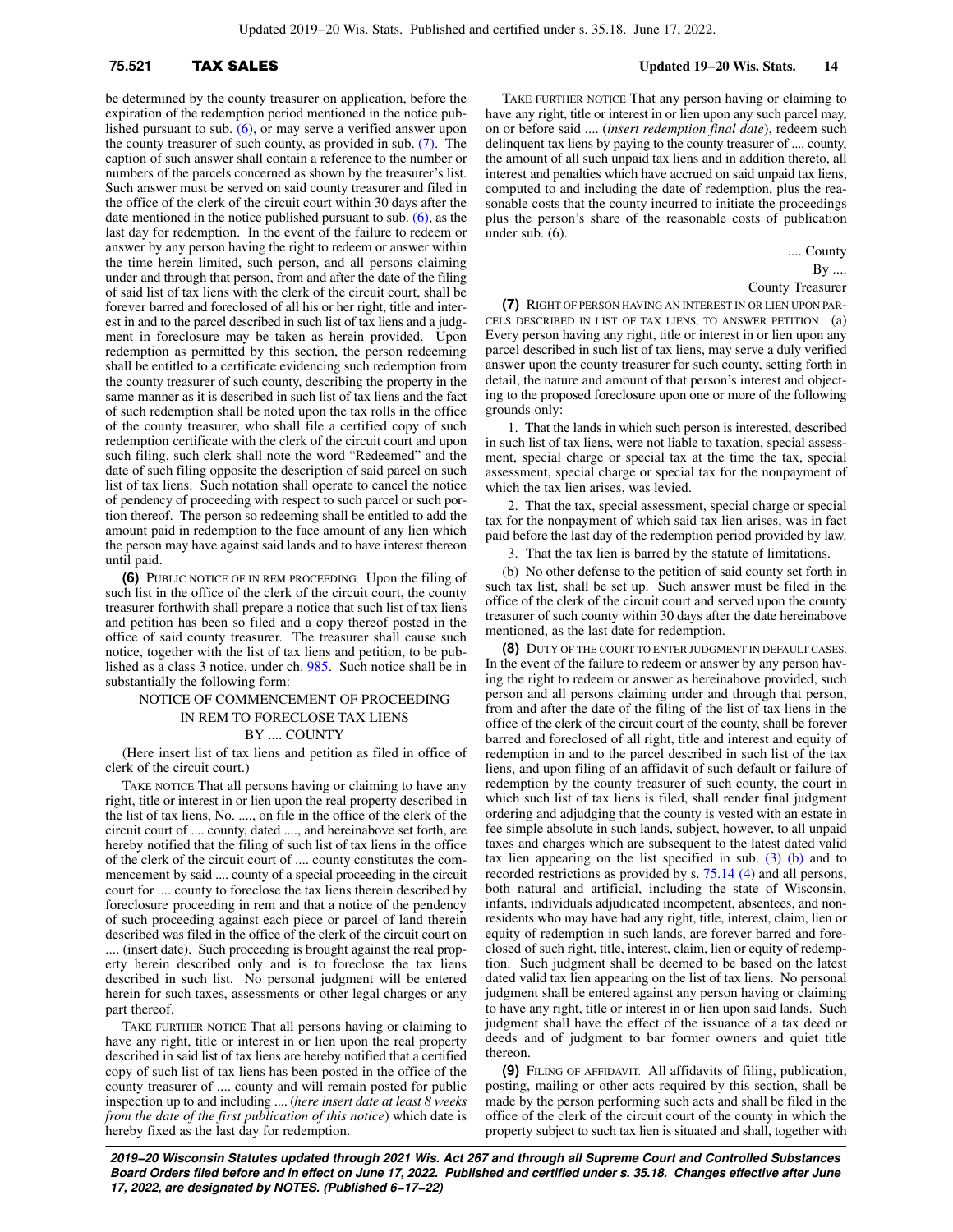all other documents required in this section, filed in such office, constitute and become part of the judgment roll in such foreclosure proceeding.

**(10)** CONTESTED ISSUES AND TRIAL THEREOF. If a duly verified answer is served upon the county treasurer within the period mentioned in sub. [\(7\)](https://docs.legis.wisconsin.gov/document/statutes/75.521(7)), the court shall hear and determine the issues raised by the petition and answer in the same manner and under the same rules as it hears and determines civil actions, except as in this section otherwise provided. Upon such trial, proof that such tax, special assessment, special charge or special tax, together with any interest or penalty which may have been due was paid, or that the property was not subject to tax, special assessment, special charge or special tax, or that such tax lien is barred by the statute of limitations, shall constitute a complete defense. Whenever an answer is interposed as herein provided, there shall be a severance of the proceeding as to any parcel or parcels of land in which such answering defendant has any right, title or interest as alleged in his or her answer, and as to the other parcels in such list, the proceeding shall proceed as provided in sub. [\(8\).](https://docs.legis.wisconsin.gov/document/statutes/75.521(8))

**(11)** PREFERENCE OVER OTHER PROCEEDINGS AND ACTIONS. Any proceeding brought pursuant to this section shall be given preference over all other causes and actions not on trial and no such proceeding shall be referred.

**(12)** PRESUMPTIONS OF VALIDITY; GUARDIAN AD LITEM. (a) The county need not plead or prove the various steps, proceedings and notices for the assessment and levy of the taxes, assessments or other lawful charges against the lands set forth in the list of tax liens and all such taxes, assessments or other lawful charges and the lien thereof shall be presumed to be valid. A defendant alleging any jurisdictional defect or invalidity in the tax, special assessment, special charge or special tax, because of which said land was not liable to taxation, special assessment or other lawful charge, must particularly specify in the defendant's answer such jurisdictional defect or invalidity and must affirmatively establish such defense.

(b) This section shall apply to and be valid and effective with respect to all defendants even though one or more be infants, individuals adjudicated incompetent, absentees or nonresidents of the state of Wisconsin, provided that a guardian ad litem shall be appointed to serve for all persons known or unknown who have or may have an interest in the lands described in any list and who are or may be minors or individuals adjudicated incompetent at the date of filing such list. Such guardian ad litem may be appointed by the court without notice, and the fee for the services of the guardian ad litem as fixed by the court shall be paid by the county.

**(13)** JUDGMENT, CONTENTS. (a) Where, as to any parcel in the list of tax liens, an answer has been interposed by a party and the court shall determine in favor of such party upon such answer, the court shall make a final judgment divesting said parcel of the lien alleged to have accrued against same.

(b) In the event that the court shall determine that the issue raised by the answer of the defendant is without merit, a final judgment to such effect shall be entered ordering and adjudging that the county is vested with an estate in fee simple absolute in such lands subject, however, to all unpaid taxes and charges which are subsequent to the latest dated tax lien appearing on the list specified in sub.  $(3)$  (b) and to recorded restrictions as provided by s. [75.14](https://docs.legis.wisconsin.gov/document/statutes/75.14), and all persons, both natural and artificial, including the state of Wisconsin, infants, individuals adjudicated incompetent, absentees and nonresidents who may have had any right, title, interest, claim, lien or equity of redemption in such lands, are forever barred and foreclosed of such right, title, interest, claim, lien or equity of redemption. Such judgment shall be deemed to be based on the latest dated tax lien appearing on the list of tax liens. Such judgment shall have the effect of the issuance of a tax deed or deeds and of judgment to bar former owners and quiet title thereon.

**(14)** JUDGMENT TO BE RECORDED. A certified copy of the judgment of the court in both default and contested cases shall be recorded by the prevailing party in the office of the register of deeds of such county.

**(14a)** DAMAGES. Any person who was the owner of any right, title or interest in land which was lost by judgment of foreclosure as provided in this section may within 2 years from the date of entry of such judgment, in the cases hereinafter mentioned other than fraud and within 6 years in the case of fraud, commence an action in the circuit court against the county to recover the fair market value of the person's interest therein at the date of entry of said judgment of foreclosure in rem. If the court determines that such person's right, title and interest in said land was unjustly foreclosed and lost because said person's interest in such lands was not subject to taxation, special assessment, special charge or special tax at the time of the levy of the tax, assessment or charge, for nonpayment of which said lands were foreclosed, or that in fact such tax, special assessment, special charge or special tax was paid by said owner, or that the tax lien upon which the judgment of foreclosure in rem was based was barred by the statute of limitations, or if such person lost said property through fraud without fault on his or her part, the court shall determine the fair market value of said land or of said person's interest therein as hereinabove set forth. The fair market value shall not exceed the amount arrived at by dividing the assessed valuation of such lands in the year in which such judgment in rem was entered by the percentage ratio of real estate assessments prevailing for the taxing district in which the lands were located as set forth in the equalization for state tax purposes of the same year. The court shall award judgment to such plaintiff in such amount, together with reasonable attorney fees to be fixed by the court, and the plaintiff's costs and disbursements of such action. The amount awarded the plaintiff shall be reduced by the total amount due, as of the date of entry of such judgment, for all current taxes and upon all tax certificates held by the county on such date that the court shall find were valid. Upon payment of the judgment the county may charge back as a tax to any taxing district the amount which such district received from the county in payment of taxes and interest on said land either by distribution of proceeds of sale thereof by the county or through other payment by the county to the extent that it exceeds the amount distributable to such district had the same been based upon the payment of the taxes and interest found by the court to be properly payable at the time of the entry of the judgment of foreclosure and applied in reduction of the amount awarded to the plaintiff hereunder.

**History:** [1977 c. 174;](https://docs.legis.wisconsin.gov/document/acts/1977/174) [1979 c. 34](https://docs.legis.wisconsin.gov/document/acts/1979/34), [89](https://docs.legis.wisconsin.gov/document/acts/1979/89); [1983 a. 52,](https://docs.legis.wisconsin.gov/document/acts/1983/52) [192,](https://docs.legis.wisconsin.gov/document/acts/1983/192) [302](https://docs.legis.wisconsin.gov/document/acts/1983/302), [538](https://docs.legis.wisconsin.gov/document/acts/1983/538); [1987 a. 27,](https://docs.legis.wisconsin.gov/document/acts/1987/27) [378](https://docs.legis.wisconsin.gov/document/acts/1987/378); [1989 a. 330,](https://docs.legis.wisconsin.gov/document/acts/1989/330) [347;](https://docs.legis.wisconsin.gov/document/acts/1989/347) [1991 a. 39,](https://docs.legis.wisconsin.gov/document/acts/1991/39) [316](https://docs.legis.wisconsin.gov/document/acts/1991/316); [1993 a. 301,](https://docs.legis.wisconsin.gov/document/acts/1993/301) [490;](https://docs.legis.wisconsin.gov/document/acts/1993/490) [1995 a. 224](https://docs.legis.wisconsin.gov/document/acts/1995/224), [225](https://docs.legis.wisconsin.gov/document/acts/1995/225), [417](https://docs.legis.wisconsin.gov/document/acts/1995/417); [1997 a.](https://docs.legis.wisconsin.gov/document/acts/1997/72) [72](https://docs.legis.wisconsin.gov/document/acts/1997/72), [250](https://docs.legis.wisconsin.gov/document/acts/1997/250); [1999 a. 96](https://docs.legis.wisconsin.gov/document/acts/1999/96); [2005 a. 387;](https://docs.legis.wisconsin.gov/document/acts/2005/387) [2017 a. 207](https://docs.legis.wisconsin.gov/document/acts/2017/207) s. [5](https://docs.legis.wisconsin.gov/document/acts/2017/207,%20s.%205).

The county's failure to fully comply with the statute renders a foreclosure judg-ment void. A judgment may not be valid as to one party but void as to another. Wau-<br>kesha County v. Young, [106 Wis. 2d 244,](https://docs.legis.wisconsin.gov/document/courts/106%20Wis.%202d%20244) [316 N.W.2d 362](https://docs.legis.wisconsin.gov/document/courts/316%20N.W.2d%20362) (1982).

Judgment under this section extinguishes all rights, titles, and interests in foreclosed property, including a claim based on adverse possession. Published notice was sufficient. Leciejewski v. Sedlak, [116 Wis. 2d 629](https://docs.legis.wisconsin.gov/document/courts/116%20Wis.%202d%20629), [342 N.W.2d 734](https://docs.legis.wisconsin.gov/document/courts/342%20N.W.2d%20734) (1984).

The role of a guardian ad litem appointed under sub. (12) (b) is outlined. Waukesha County v. Tadych, [197 Wis. 2d 653](https://docs.legis.wisconsin.gov/document/courts/197%20Wis.%202d%20653), [541 N.W.2d 782](https://docs.legis.wisconsin.gov/document/courts/541%20N.W.2d%20782) (Ct. App. 1995), [94−0170](https://docs.legis.wisconsin.gov/document/wicourtofappeals/94-0170).

A municipality may constitutionally retain the excess proceeds of a tax lien foreclosure and sale if there has been notice sufficient to meet due process requirements. Due process does not require notices to state that should the tax lien be foreclosed and property sold the municipality may retain all the proceeds. Ritter v. Ross, [207 Wis.](https://docs.legis.wisconsin.gov/document/courts/207%20Wis.%202d%20477) [2d 477](https://docs.legis.wisconsin.gov/document/courts/207%20Wis.%202d%20477), [558 N.W.2d 909](https://docs.legis.wisconsin.gov/document/courts/558%20N.W.2d%20909) (Ct. App. 1996).

If the provisions of this section are not followed, the remedies of this section are not available. A county's failure to fully comply with the statute renders the foreclosure judgment void. Topps v. Walworth County, [2003 WI App 30,](https://docs.legis.wisconsin.gov/document/courts/2003%20WI%20App%2030) [260 Wis. 2d 225](https://docs.legis.wisconsin.gov/document/courts/260%20Wis.%202d%20225), [659 N.W.2d 177](https://docs.legis.wisconsin.gov/document/courts/659%20N.W.2d%20177), [02−0653](https://docs.legis.wisconsin.gov/document/wicourtofappeals/02-0653).

A reasonable reading of sub. (3) (am) 2. and (c) is that they direct a county to set forth the names of the owners and mortgagees for whom a post−office address is identified in the records that are located in the office of the register of deeds, relating to each affected parcel. Nowhere in the statute does the legislature direct counties, before compiling a list of "unknown addresses" under sub. (3) (c), to search else-where if no address appears in the records relating to an affected parcel. Juneau<br>County v. Associated Bank, N.A. [2013 WI App 29,](https://docs.legis.wisconsin.gov/document/courts/2013%20WI%20App%2029) [346 Wis. 2d 264](https://docs.legis.wisconsin.gov/document/courts/346%20Wis.%202d%20264), [828 N.W.2d 262](https://docs.legis.wisconsin.gov/document/courts/828%20N.W.2d%20262), [12−1304.](https://docs.legis.wisconsin.gov/document/wicourtofappeals/12-1304)

An income tax lien is extinguished by tax deed under s. 75.14 or by judgment under s. 75.521. 62 Atty. Gen. 234.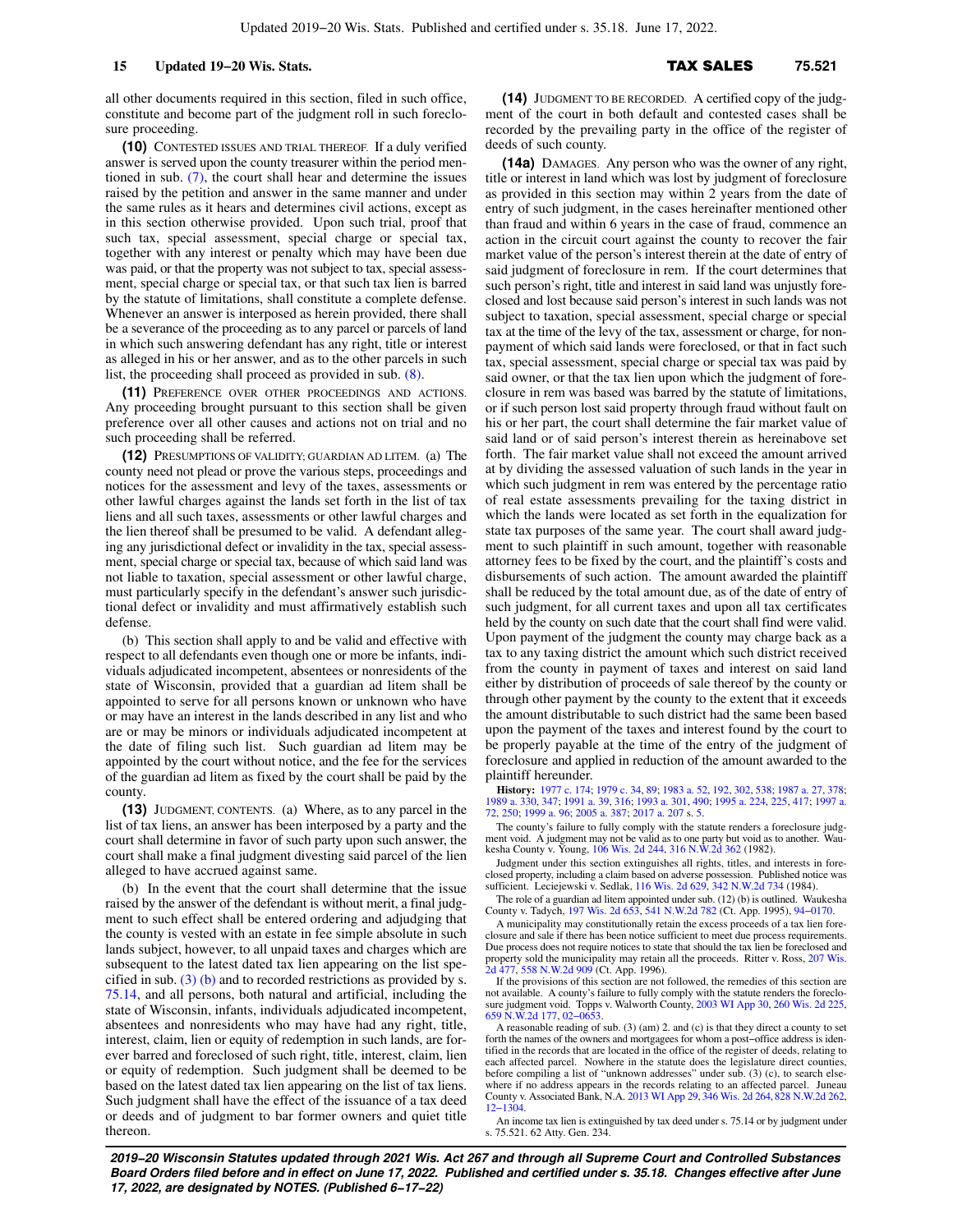**75.54 Reassessment of taxes by order of court. (1)** In all actions in any court of this state in which either party seeks to avoid or set aside in whole or in part any assessment, tax or tax proceeding or reassessment, if the court is of the opinion, after holding a hearing, that, for any reason affecting the groundwork of the tax and all of the property in any taxation district, the assessment, tax or tax proceeding should be set aside, the court shall immediately stay all proceedings in the action and in all other actions affecting the assessment, tax or tax proceeding in the taxation district until a reassessment of the property in the taxation district can be made. The proper officers of the municipality constituting the taxation district or in which the district is located shall reassess the property in the taxation district in the manner specified in the statutes and levy upon the reassessed property the amount of taxes for the year in question. A reassessment under this subsection shall be made by the assessor of the taxation district or by the person the court appoints, and the assessment roll shall be submitted to and passed upon by the board of review in the manner and after the same notice as that which is given in the case of the original assessment.

**(2)** (a) Upon completion of the review by the board of review under sub.  $(1)$ , the clerk of the town, village or city in which the reassessed district is situated shall extend upon the assessment roll the taxes lawfully levied upon and apportioned to the property described in the tax roll for the year in question. The tax roll and the tax extended on the tax roll under this section are a public record and are prima facie evidence in any legal proceeding of all of the following:

1. The amount of tax justly chargeable against the party seeking to set aside or avoid the original assessment, tax or tax proceeding and the amount of tax upon all lands respecting which the action was brought.

2. The amount of tax justly chargeable against every other person and all other lands included in the tax roll for the year in question.

(b) The reassessment and tax roll as corrected under this section shall be completed and filed with the clerk of the taxation district within 90 days from the date of entry of the order for reassessment unless the court upon motion and cause shown extends the time.

**(3)** (a) Upon completion and filing of the tax roll under sub. [\(2\)](https://docs.legis.wisconsin.gov/document/statutes/75.54(2)), notice of the reassessment shall be given by the clerk of the taxation district to the clerk of the court in which the action challenging the tax is pending. The clerk of court shall give notice of the reassessment to the attorneys for the parties to the action and to the attorneys in all other actions pending in which the validity of the original assessment may be involved.

(b) If any party to an action seeking to set aside or avoid the original assessment, tax or tax proceeding desires to contest the validity of a reassessment made under this section, that party shall, within 20 days after notice of the completion and filing of the reassessment and tax roll, file written objections to the reassessment or tax roll with the clerk of the court where the action is pending and serve a copy of those objections upon the attorney for the opposing party within 5 days after filing.

(c) Upon the filing and service of the written objections under par. [\(b\)](https://docs.legis.wisconsin.gov/document/statutes/75.54(3)(b)), the court may direct that the issue raised by the objections be tried summarily by the court, which shall make an order sustaining or overruling the objections. If the objections are sustained, the court shall do one of the following:

1. Hold the reassessment or tax roll to be invalid and order subsequent reassessments of the tax in the manner and form provided in this section.

2. Determine and fix the amount of tax to be paid by the party or parties contesting the original assessment, tax or tax proceeding, and, for that purpose, the court may proceed to take any further evidence that is necessary to determine the tax.

**(4)** (a) If under sub. [\(3\)](https://docs.legis.wisconsin.gov/document/statutes/75.54(3)) the reassessment and tax roll are held by the court to be regular and valid or if no objections to the reassessment and tax roll are filed, the court shall make an order requiring the party or parties contesting the original assessment, tax or tax proceeding to pay into court, for the use and benefit of the party entitled thereto, the amount that by the reassessment the contesting party or parties justly ought to pay. If the amount of tax imposed upon the property of the contesting party by the reassessment, or by the subsequent determination and order of the court, equals or exceeds the amount imposed on the property by the original assessment and tax roll, the party or parties contesting the validity of the assessment shall be adjudged to pay the costs of the suit. Otherwise, upon complying with the order of the court, the contesting party or parties are entitled to judgment with costs.

(b) No judgment rendered in any action under this section affects the validity of any tax against any person other than the parties to the action or affects property that is not described in the complaint in the action.

**(5)** A stay of proceedings and reassessment in accordance with sub. [\(1\)](https://docs.legis.wisconsin.gov/document/statutes/75.54(1)) shall be ordered in all cases in which a tax that has been reassessed by any county, town or village board or common council for one or more years is adjudged uncollectible or void for any reason affecting the groundwork of the tax so as to require a reassessment in order to determine the amount properly due. If the reassessed tax has been levied in different years it is not necessary to make separate assessment rolls for each year. The valuations for each year may be placed opposite the description of the property on the assessment roll in columns headed with the figures of the year, so that the valuations for each year of reassessments are distinct from the valuations for other years entered upon the tax roll. All of the provisions of this section apply to the making and completion of, and to objections and further proceedings in respect to, an assessment under this subsection. An assessment under this subsection shall be treated with respect to each year that it purports to embrace as if it were a separate reassessment roll for that year.

**(5g)** The value of property reassessed under this section shall be fixed, as nearly as possible, as of the day as of which the original assessment was made, and the rules for determining the value of the property are those provided by law.

**(5r)** This section applies to all actions.

**(6)** In any action under this section in which the evidence enables the court to determine, with reasonable certainty, the amount of taxes that were justly chargeable against the lands involved in the action, the court, may proceed to judgment without staying proceedings or ordering a reassessment, if it finds that it is for the best interests of all parties to the action that it should do so.

### **History:** [1991 a. 316;](https://docs.legis.wisconsin.gov/document/acts/1991/316) [1997 a. 253](https://docs.legis.wisconsin.gov/document/acts/1997/253).

When an initial assessment was unchallenged but annual percentage increases were voided, the "groundwork" of the tax was unaffected under sub. (1). Kaskin v.<br>Board of Review, [91 Wis. 2d 272](https://docs.legis.wisconsin.gov/document/courts/91%20Wis.%202d%20272), [282 N.W.2d 620](https://docs.legis.wisconsin.gov/document/courts/282%20N.W.2d%20620) (Ct. App. 1979).

The trial court may determine taxes under either s. 74.74 [now s. 74.39] or 75.54. Judicial determination of taxes is not an unconstitutional "levy." Fontana v. Village of Fontana−on−Geneva Lake, [107 Wis. 2d 226,](https://docs.legis.wisconsin.gov/document/courts/107%20Wis.%202d%20226) [319 N.W.2d 900](https://docs.legis.wisconsin.gov/document/courts/319%20N.W.2d%20900) (Ct. App. 1982). Affirmed. [111 Wis. 2d 215,](https://docs.legis.wisconsin.gov/document/courts/111%20Wis.%202d%20215) [330 N.W.2d 211](https://docs.legis.wisconsin.gov/document/courts/330%20N.W.2d%20211) (1983).

The court erred in ordering an area reassessment without holding a hearing under sub. (1). Hemker v. Huggett, [114 Wis. 2d 320](https://docs.legis.wisconsin.gov/document/courts/114%20Wis.%202d%20320), [338 N.W.2d 335](https://docs.legis.wisconsin.gov/document/courts/338%20N.W.2d%20335) (Ct. App. 1983).

**75.55 Application of section 75.54.** Section [75.54](https://docs.legis.wisconsin.gov/document/statutes/75.54) shall be construed to permit the reassessment, by or under the direction or authority of any city, of the property, real and personal, therein, which city, before and until the passage of these statutes, was authorized by law to make its own tax sales, tax certificates and tax deeds by its own proper officers. And in and for and in respect to every such city and the property, real and personal, therein the mayor and council thereof, the assessors thereof, the city clerk thereof, the board of equalization thereof, and the city treasurer thereof shall, as to any such city and the wards therein, respectively exercise all the powers and perform all the duties and proceed in the manner hereinbefore provided in respect to towns, villages and other cities, and exercise the powers and perform the duties devolved upon the board of supervisors, upon the assessors, upon the town clerk, upon the board of review and upon the town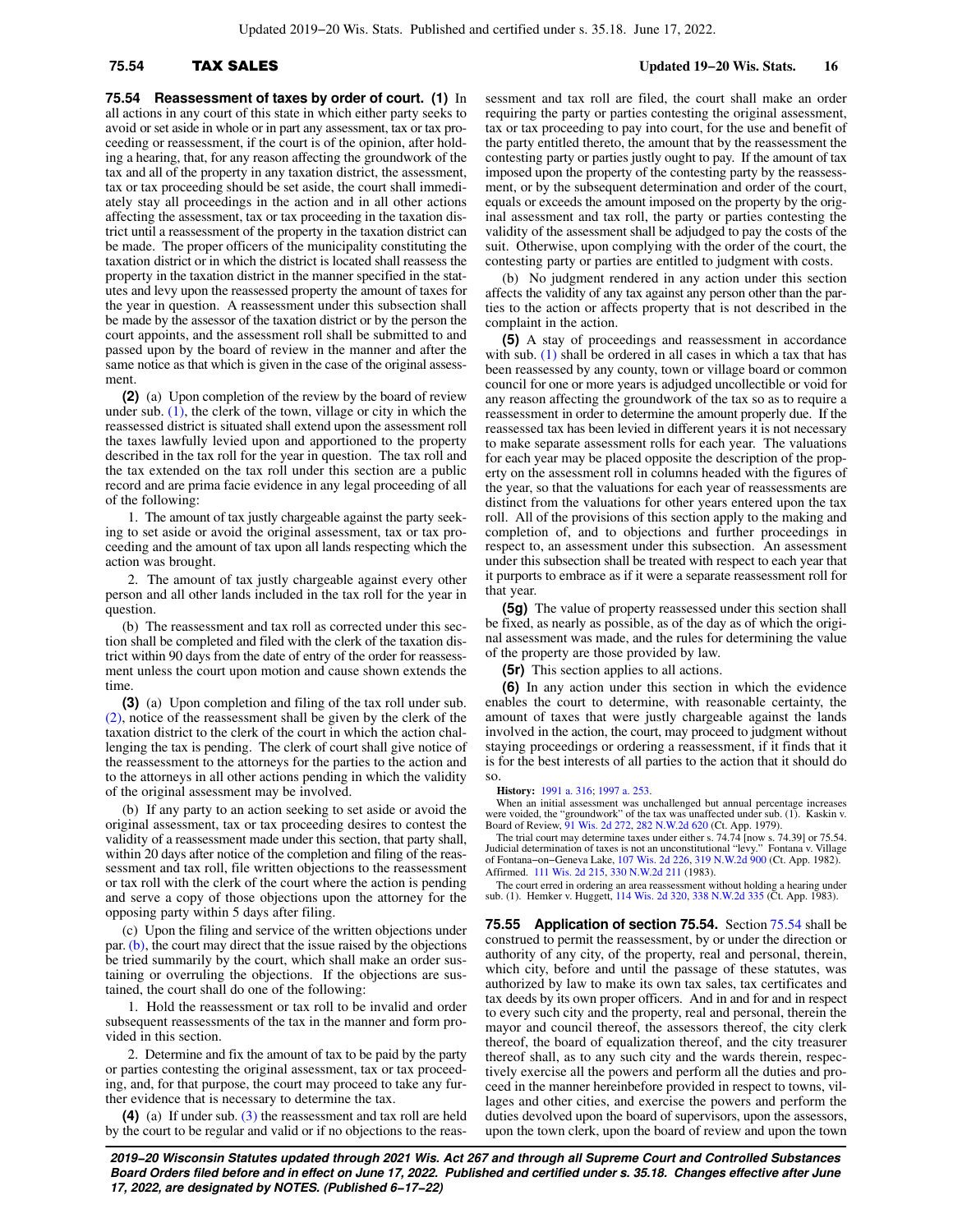treasurer, respectively, for the reassessment of taxes and the collection thereof.

**75.61 Actions related to tax certificates. (1)** ONE−YEAR LIMITATION. Every action enumerated in s. [75.57](https://docs.legis.wisconsin.gov/document/statutes/1955/75.57), 1955 stats., and s. [66.0731,](https://docs.legis.wisconsin.gov/document/statutes/66.0731) and every action or proceeding to set aside any inclusion of land in a tax certificate for the nonpayment of taxes, or to cancel any tax certificate, or to restrain the issuing of any tax certificate, or tax deed, for any error or defect going to the validity of the assessment, and affecting the groundwork of such tax, or on account of any void or defective special assessment, shall be commenced within one year from the date of issuance of the tax certificate under s. [74.57,](https://docs.legis.wisconsin.gov/document/statutes/74.57) and not thereafter. In every action brought to set aside any such inclusion of land in a tax certificate, or to cancel any tax certificate, or to restrain the issuing of any tax deed upon any ground whatever not going to the validity of the assessment and affecting the groundwork of such tax, special assessment, special charge or special tax, the plaintiff, if he or she shows himself or herself otherwise entitled to judgment, shall, before the entry thereof within a reasonable time to be fixed by the court, pay into the court for the county or city authorized to act under s. [74.87](https://docs.legis.wisconsin.gov/document/statutes/74.87) holding the tax certificate the amount for which such land is delinquent, with interest on all such amounts at the rate of 8 percent per year from the times of payment until the money is paid into court; and in default of such payment within the time so fixed the defendant shall have judgment in the action. This provision as to the payment into court to be made by the plaintiff shall apply to all actions brought to cancel any tax deed, or to remove the cloud upon any title created by any tax certificate or tax deed where the action impeaches the tax deed or tax certificate upon any grounds whatever not affecting the groundwork of the tax for the nonpayment of which such deed or tax certificate was issued.

**(2)** TAX CERTIFICATES OF COUNTY, DISCOUNT ON. Whenever the county holds tax certificates upon real estate and the owner of said real estate or any person, firm, association, corporation or limited liability company holding a valid lien thereon shall claim the assessment of said real estate to be greater than the value that can ordinarily be obtained therefor at private sale, the respective town board, village board or city council where said real estate is situated may take proof under oath of the value of said real estate and make a finding thereon. Upon the filing of said finding with the county treasurer, the treasurer shall accept from said owner or lienholder the proper proportional tax on said real estate based upon the value so found, together with the proper charges, as in the case of redemption of tax certificates, shall cancel said tax certificate as it relates to that real estate, and shall give to said owner or lienholder a receipt for said tax. The difference between the tax as returned and the amount of such proportional tax, exclusive of charges, received by the county as a result of the compromise shall be charged to the town, village or city which returned the same and may be included by the county as a special charge in the next tax levy against such town, city or village.

**History:** [1979 c. 110](https://docs.legis.wisconsin.gov/document/acts/1979/110); [1987 a. 378;](https://docs.legis.wisconsin.gov/document/acts/1987/378) [1993 a. 112](https://docs.legis.wisconsin.gov/document/acts/1993/112); [1999 a. 150](https://docs.legis.wisconsin.gov/document/acts/1999/150) s. [672](https://docs.legis.wisconsin.gov/document/acts/1999/150,%20s.%20672).

**75.62 Procedure in actions related to tax certificates. (1)** CONDITIONAL PAYMENT. Whenever any action or special proceeding is hereafter commenced to set aside any inclusion of lands in a tax certificate for the nonpayment of taxes, or to cancel any tax certificate, or to restrain the issuing of any tax certificate or tax deed, or to set aside any tax, for any error or defect going to the validity of the assessment and affecting the groundwork of such tax, within 20 days after the commencement of such action the plaintiff in such action or special proceeding shall pay or cause to be paid to the county, town, city, or village officer entitled to receive the same, the amount of taxes, interest and charges levied against the said lands involved in such action, as a condition of maintaining said action.

**(2)** REASSESSMENT; PROCEEDING. If in said action or proceeding a reassessment is ordered, the court shall, upon the completion of said reassessment made in the manner required by statute, determine the amount which, according to said reassessment, the plaintiff ought justly to have paid upon the lands involved in said action or special proceeding.

**(3)** JUDGMENT. The plaintiff in such action or special proceeding shall be entitled to recover judgment for the amount, if any, the plaintiff so paid in excess of the amount the court shall finally determine the plaintiff ought to have paid on the lands involved in said action or proceeding, with interest from the date of such payment.

**(4)** PAYMENT OF JUDGMENT. Payment of any judgment so recovered by the plaintiff, shall be made forthwith by the treasurer of any such county, town, city or village, upon presentation of a certified copy thereof, without other or further order. The treasurer shall preserve said copy of said judgment as the treasurer's warrant for such payment and shall require the satisfaction of record of said judgment upon the making of such payment. The amount of any judgment so paid by the county treasurer shall be charged to the proper town, city or village and may be included by the county as a special charge against such town, city or village if such judgment shall be the result of an error or defect caused by said town, city or village or official thereof.

**History:** [1987 a. 378;](https://docs.legis.wisconsin.gov/document/acts/1987/378) [1989 a. 56;](https://docs.legis.wisconsin.gov/document/acts/1989/56) [1991 a. 316](https://docs.legis.wisconsin.gov/document/acts/1991/316).

**75.63 Ejectment as to public lands; conditions. (1)** (a) No action may be commenced, maintained or prosecuted by or on behalf of the original owner or any person claiming title through or under the original owner to recover possession of or in any way involving the title to any lands conveyed to this state by any county, or attempted to be so conveyed, and sold by this state to any person until all of the following have been paid into the treasury of the county where the lands are located:

1. All taxes levied and assessed on the lands from the date of the sale of the lands by the state.

2. All legal charges for assessing and collecting the taxes described in subd. 1, and interest thereon at the rate of 8 percent per year from the January 15 in each year during which the lands were assessed, commencing with the January following the first assessment after the sale.

3. All delinquent taxes levied upon and returned against the lands that were unpaid when the lands were conveyed or attempted to be conveyed to the state, together with interest on those delinquent taxes at the rate and in the manner described in subd. [2.](https://docs.legis.wisconsin.gov/document/statutes/75.63(1)(a)2.)

(b) All money paid into a county treasury under par. [\(a\)](https://docs.legis.wisconsin.gov/document/statutes/75.63(1)(a)) shall be retained in the treasury pending the conclusion of the action described in par. [\(a\) \(intro.\)](https://docs.legis.wisconsin.gov/document/statutes/75.63(1)(a)(intro.)). The money shall be returned to the party paying or depositing the money if the party fails to maintain the action. If the action is maintained, an amount equal to the delinquent taxes and interest described in par. [\(a\)](https://docs.legis.wisconsin.gov/document/statutes/75.63(1)(a)) shall be retained by the county. The remainder shall be paid over to the person purchasing the lands from the state or that person's legal representatives

**(2)** If the title to any such lands shall be adjudged to be in such original owner or party claiming title through or under the original owner they shall be deemed to be and shall be subject to taxation during the time the same were held by the state in like manner as if they had not been conveyed to or held by it, and the taxes for such period shall be levied and assessed upon such lands and collected in like manner as other taxes upon real estate. In all such actions the court shall enter an order requiring the plaintiff therein, within a reasonable time to be fixed in the order, to comply with this section by payment of the taxes, charges and interest as provided herein, and in default of compliance therewith the court shall dismiss the action. Nothing herein contained shall be con-strued as amending or repealing s. [75.26](https://docs.legis.wisconsin.gov/document/statutes/75.26), [75.27](https://docs.legis.wisconsin.gov/document/statutes/75.27) or [75.61.](https://docs.legis.wisconsin.gov/document/statutes/75.61)

**History:** [1973 c. 189;](https://docs.legis.wisconsin.gov/document/acts/1973/189) [1977 c. 29](https://docs.legis.wisconsin.gov/document/acts/1977/29) s. [1646 \(3\)](https://docs.legis.wisconsin.gov/document/acts/1977/29,%20s.%201646); [1977 c. 273;](https://docs.legis.wisconsin.gov/document/acts/1977/273) [1979 c. 110](https://docs.legis.wisconsin.gov/document/acts/1979/110) s. [60 \(13\)](https://docs.legis.wisconsin.gov/document/acts/1979/110,%20s.%2060); [1991 a. 316;](https://docs.legis.wisconsin.gov/document/acts/1991/316) [1997 a. 253;](https://docs.legis.wisconsin.gov/document/acts/1997/253) [2005 a. 253](https://docs.legis.wisconsin.gov/document/acts/2005/253).

**75.64 No jurisdiction; issue of deed postponed; deposit.** (1) In all cases to set aside any inclusion of lands in a tax certificate, or to cancel any tax certificate or to enjoin or restrain the issuing of a tax deed because the lands included in the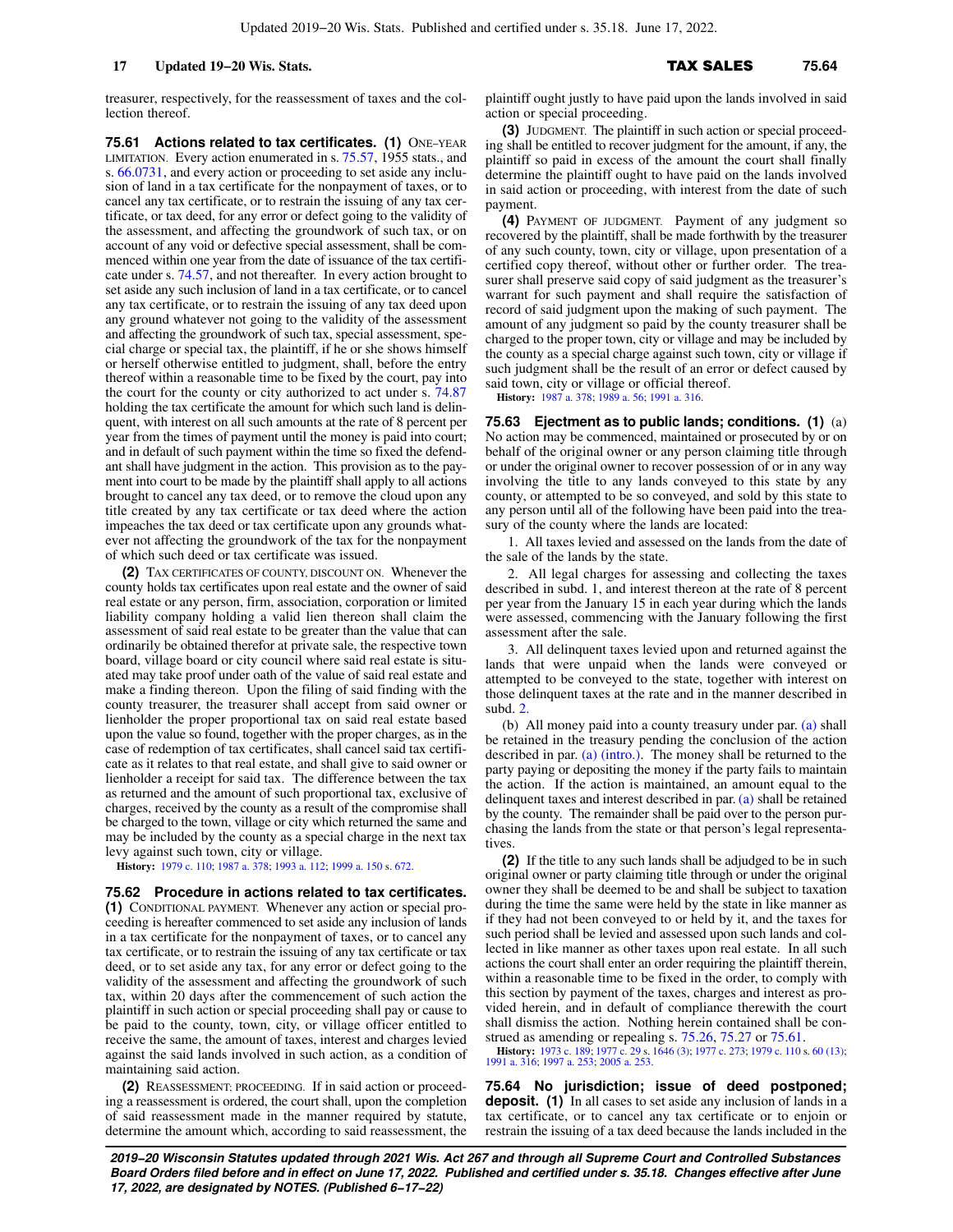certificate were not liable to taxation or because the taxes on the lands were paid prior to the inclusion in the tax certificate or because the lands have been redeemed according to law, the owner of, or any person interested in, the lands covered by the lien of the certificate may, at any time before final judgment is entered, deposit with the county clerk the amount for which the lands are delinquent, with interest from the date of the inclusion in the tax certificate to the date of the deposit and penalty as provided under s. [74.47](https://docs.legis.wisconsin.gov/document/statutes/74.47), together with the legal charges on it.

**(2)** The clerk or treasurer shall retain such deposit until the final determination of the action, and if the certificate is vacated and set aside or if the issuing of the deed is permanently restrained, the money deposited shall, at the time of entry of judgment or at any later time, upon demand, be returned to the person depositing it. If final judgment is rendered in the action sustaining the validity of the inclusion of the land in a tax certificate, and of the tax certificate, the court shall compute the interest upon the certificate from the date of the deposit to the date of judgment and penalty as provided under s. [74.47](https://docs.legis.wisconsin.gov/document/statutes/74.47) and add it to the costs and disbursements taxable in the action and to the amount of the deposit, and shall enter judgment against the plaintiff for the total amount, and no tax deed may be issued upon the certificate unless the plaintiff fails to pay to the clerk or treasurer, for the use of the owner of the certificate, the amount of the judgment within 20 days after its rendition, together with interest on it.

**History:** [1981 c. 167](https://docs.legis.wisconsin.gov/document/acts/1981/167); [1987 a. 378](https://docs.legis.wisconsin.gov/document/acts/1987/378).

**75.67 Procedure in populous counties containing authorized city. (1)** In counties having a population of 750,000 or more containing a city authorized to proceed under s. [74.87](https://docs.legis.wisconsin.gov/document/statutes/74.87), whenever either such county or city acquires any property by tax deed or by quitclaim deed or by any other means, the issuance of other tax certificates and the redemption and cancellation thereof shall be as provided by this section.

**(2)** All tax certificates issued upon such property by such county or city on the same day or subsequent to the date of issuance of the certificate upon which such deed was acquired, and which certificates are owned by such county or city at the time of the acquisition of the property, shall be assigned to such county or city so owning such property. On any issuance of tax certificate subsequent to the acquisition of such property after the first Monday of August in any year, such county or city so owning such land shall be the exclusive recipient of the tax certificates. Any issuance of a tax certificate in violation of these provisions shall be null and void. It is the duty of the city and the county treasurer to give the other, as the case may be, written notice of the acquisition of such property within 24 hours, Sundays and holidays excluded, after such tax deed or other conveyance has been acquired; and upon receipt of such notice it is the duty of such treasurer, as the case may be, to make entry of such notice upon the treasurer's records.

**(3)** (a) Whenever such property has been so acquired, the city treasurer shall notify the county clerk and the county treasurer, or the county clerk shall notify the city treasurer, as the case may be, in writing thereof within 24 hours thereafter, Sundays and holidays excluded. The county treasurer or the city treasurer upon receipt of such notice shall forthwith charge the amount, without interest or penalties, of all city, county, state and metropolitan sewerage district current and delinquent taxes, all unpaid installments of special assessments and other assessments, charges and tax certificates which are liens upon the land, and which are held by or due to such county or city, as the case may be, and upon which the time limitations of s. [75.20](https://docs.legis.wisconsin.gov/document/statutes/75.20) have not expired, to a "tax" deed in force" account, and such taxes, assessments and certificates shall thereby be considered as paid or redeemed and such taxes shall be marked paid or redeemed on the tax roll, as the case may be; thereafter the amounts thereof owned by or due to such county shall be charged back against such city and such amounts thereof owned or held by or due to such city shall be credited to such city in the next tax levy upon such city by the county.

 **75.64** TAX SALES **Updated 19−20 Wis. Stats. 18**

(b) On or before October 1 of each year, the city treasurer and the county treasurer shall respectively furnish the other with an itemized statement of the amounts so charged by the treasurer, as the case may be, to the city's or county's "tax deed in force" account as a result of tax deeds taken by the city or county. The county clerk shall include an itemized statement of such amounts in the apportionment filed by the clerk. If any such tax deed is set aside, the city treasurer and the county treasurer shall respectively credit the other with the amounts so charged with respect to the deed set aside, and the amounts and entries by either treasurer with reference thereto, comprising said amounts shall be as though no charge had been made to a "tax deed in force" account; and the city treasurer and the county treasurer, respectively, shall, on or before October 1 of each year, advise the other of such credits due.

(c) In the event that such property is so acquired by such city while the county tax roll is in the possession of its city treasurer, the latter shall consider such taxes as paid and mark the tax roll accordingly, and furnish the county treasurer with a statement thereof upon a form provided by the county. The city treasurer shall return such records to the county treasurer with the delinquent county tax roll, and shall receive credit therefor the same as for delinquent taxes. The amount for which such credit is given shall be included in the amount to be charged back to such city in succeeding apportionment of county taxes.

**History:** [1985 a. 135;](https://docs.legis.wisconsin.gov/document/acts/1985/135) [1987 a. 27,](https://docs.legis.wisconsin.gov/document/acts/1987/27) [378;](https://docs.legis.wisconsin.gov/document/acts/1987/378) [2017 a. 207](https://docs.legis.wisconsin.gov/document/acts/2017/207) s. [5.](https://docs.legis.wisconsin.gov/document/acts/2017/207,%20s.%205)

**75.69 Sale of tax delinquent real estate. (1)** Except as provided in sub.  $(1m)$ , no tax delinquent real estate acquired by a county may be sold unless the sale and appraised value of such real estate has first been advertised by publication of a class 3 notice, under ch. [985](https://docs.legis.wisconsin.gov/document/statutes/ch.%20985). Any county may accept the bid most advantageous to it but, at the first attempt to sell the property, every bid less than the appraised value of the property shall be rejected. Any county is authorized to sell for any amount any land previously advertised for sale after advertising the sale of such land by publication of a class 1 notice, under ch. [985;](https://docs.legis.wisconsin.gov/document/statutes/ch.%20985) except that no property may be sold for an amount that is less than the property's appraised value unless the county board or a committee designated by the county board has reviewed and approved such a sale and no property may be sold for an amount that is less than the amount of the highest bid unless the county board or a committee designated by the county board prepares a written statement, available for public inspection, that explains the reasons for accepting a bid that is less than the highest bid. In this subsection, "appraised value" means the value determined, at the discretion of the county board, by the county board, a committee designated by the county board, or a certified appraiser, as defined in s. [458.01 \(7\)](https://docs.legis.wisconsin.gov/document/statutes/458.01(7)).

**(1m)** (a) Subsection [\(1\)](https://docs.legis.wisconsin.gov/document/statutes/75.69(1)) does not apply to counties with a population of 750,000 or more.

(b) Notwithstanding sub. [\(1\),](https://docs.legis.wisconsin.gov/document/statutes/75.69(1)) any county may advertise the sale of any or all of its real estate that has been tax delinquent for at least 4 years by publishing a class 3 notice under ch. [985,](https://docs.legis.wisconsin.gov/document/statutes/ch.%20985) indicating in which municipality or municipalities and in which ward or wards the real estate is located and the place and date for filing written bids but without listing specific parcels or appraised values for the parcels, if the county makes readily available in the courthouse a list of the parcels and the appraised value of each parcel.

**(2)** This section shall not apply to exchange of property under s. [59.69 \(8\),](https://docs.legis.wisconsin.gov/document/statutes/59.69(8)) to withdrawal and sale of county forest lands, nor to the sale or exchange of lands to or between municipalities or to the state

**(3)** This section shall apply to all tax delinquent lands regardless of the date of acquisition by the county.

**(4)** No tax delinquent real estate may be sold by a county under this section unless notice of such sale is mailed to the clerk of the municipality in which the real estate is located at least 3 weeks prior to the time of the sale. Any county may sell tax delinquent real estate by open or closed bid.

**History:** [1983 a. 344;](https://docs.legis.wisconsin.gov/document/acts/1983/344) [1987 a. 378](https://docs.legis.wisconsin.gov/document/acts/1987/378); [1995 a. 201;](https://docs.legis.wisconsin.gov/document/acts/1995/201) [2003 a. 123;](https://docs.legis.wisconsin.gov/document/acts/2003/123) [2017 a. 207](https://docs.legis.wisconsin.gov/document/acts/2017/207) s. [5.](https://docs.legis.wisconsin.gov/document/acts/2017/207,%20s.%205)